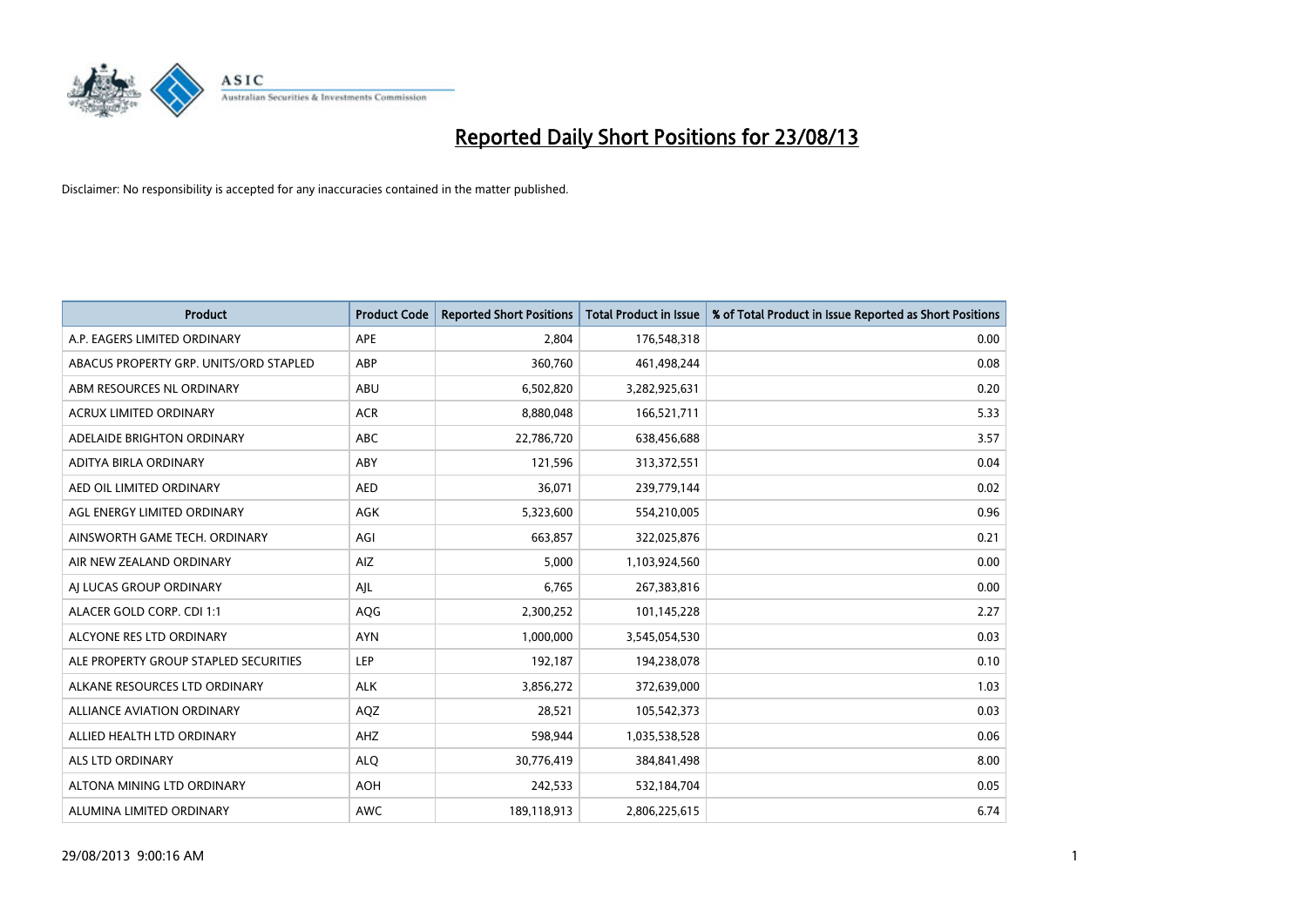

| <b>Product</b>                          | <b>Product Code</b> | <b>Reported Short Positions</b> | <b>Total Product in Issue</b> | % of Total Product in Issue Reported as Short Positions |
|-----------------------------------------|---------------------|---------------------------------|-------------------------------|---------------------------------------------------------|
| AMALGAMATED HOLDINGS ORDINARY           | AHD                 | 2,177                           | 157,759,109                   | 0.00                                                    |
| AMCOM TELECOMM. ORDINARY                | AMM                 | 837,458                         | 244,557,101                   | 0.34                                                    |
| AMCOR LIMITED ORDINARY                  | AMC                 | 3,588,578                       | 1,206,684,923                 | 0.30                                                    |
| AMP LIMITED ORDINARY                    | AMP                 | 28,253,434                      | 2,944,564,649                 | 0.96                                                    |
| AMPELLA MINING ORDINARY                 | <b>AMX</b>          | 690,081                         | 248,000,493                   | 0.28                                                    |
| ANGLOGOLD ASHANTI CDI 5:1               | AGG                 | 9                               | 89,207,765                    | 0.00                                                    |
| ANSELL LIMITED ORDINARY                 | <b>ANN</b>          | 10,117,132                      | 130,617,963                   | 7.75                                                    |
| ANTARES ENERGY LTD ORDINARY             | AZZ                 | 425,519                         | 255,000,000                   | 0.17                                                    |
| ANZ BANKING GRP LTD ORDINARY            | ANZ                 | 6,022,004                       | 2,743,569,323                 | 0.22                                                    |
| APA GROUP STAPLED SECURITIES            | <b>APA</b>          | 9,866,825                       | 835,750,807                   | 1.18                                                    |
| APN NEWS & MEDIA ORDINARY               | <b>APN</b>          | 17,874,068                      | 661,526,586                   | 2.70                                                    |
| AQUARIUS PLATINUM. ORDINARY             | <b>AOP</b>          | 7,312,087                       | 486,851,336                   | 1.50                                                    |
| AQUILA RESOURCES ORDINARY               | <b>AQA</b>          | 15,493,585                      | 411,804,442                   | 3.76                                                    |
| ARAFURA RESOURCE LTD ORDINARY           | ARU                 | 8,367                           | 441,270,644                   | 0.00                                                    |
| ARB CORPORATION ORDINARY                | ARP                 | 723,132                         | 72,481,302                    | 1.00                                                    |
| ARDENT LEISURE GROUP STAPLED SECURITIES | AAD                 | 2,500,709                       | 397,803,987                   | 0.63                                                    |
| ARISTOCRAT LEISURE ORDINARY             | ALL                 | 8,583,457                       | 551,418,047                   | 1.56                                                    |
| ARRIUM LTD ORDINARY                     | ARI                 | 38,054,980                      | 1,355,433,903                 | 2.81                                                    |
| ASCIANO LIMITED ORDINARY                | <b>AIO</b>          | 19,696,428                      | 975,385,664                   | 2.02                                                    |
| ASG GROUP LIMITED ORDINARY              | ASZ                 | 1,333,289                       | 206,720,839                   | 0.64                                                    |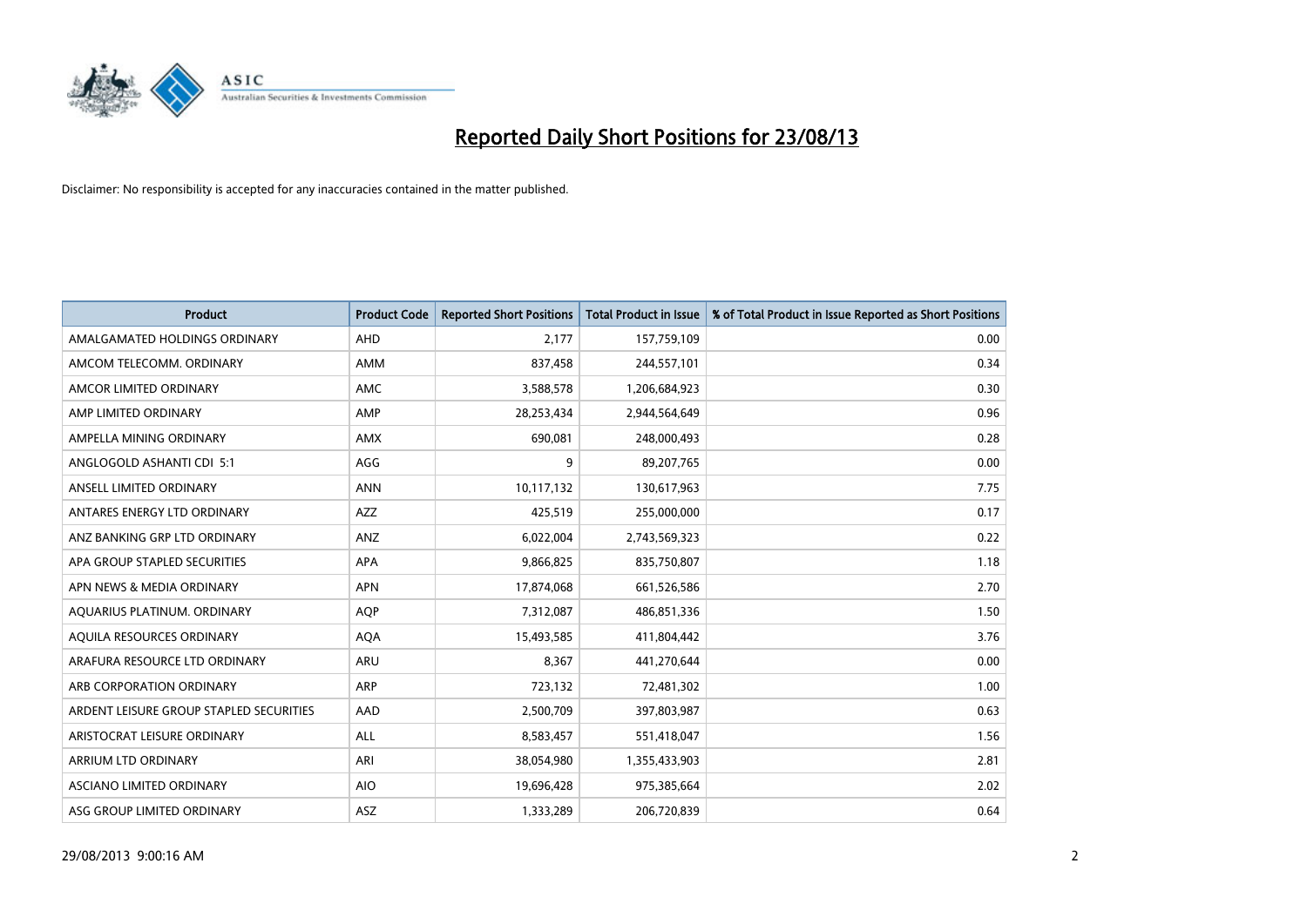

| <b>Product</b>                            | <b>Product Code</b> | <b>Reported Short Positions</b> | <b>Total Product in Issue</b> | % of Total Product in Issue Reported as Short Positions |
|-------------------------------------------|---------------------|---------------------------------|-------------------------------|---------------------------------------------------------|
| ASPEN GROUP ORD/UNITS STAPLED             | <b>APZ</b>          | 526,797                         | 1,192,665,422                 | 0.04                                                    |
| ASTRO JAP PROP GROUP STAPLED US PROHIBIT. | AJA                 | 8,545                           | 67,211,752                    | 0.01                                                    |
| ASX LIMITED ORDINARY                      | ASX                 | 1,749,034                       | 193,595,162                   | 0.90                                                    |
| ATLAS IRON LIMITED ORDINARY               | <b>AGO</b>          | 47,984,187                      | 909,718,409                   | 5.27                                                    |
| AUCKLAND INTERNATION ORDINARY             | AIA                 | 6,130                           | 1,322,564,489                 | 0.00                                                    |
| AURIZON HOLDINGS LTD ORDINARY             | AZJ                 | 1,301,452                       | 2,137,284,503                 | 0.06                                                    |
| AURORA OIL & GAS ORDINARY                 | <b>AUT</b>          | 5,824,289                       | 448,785,778                   | 1.30                                                    |
| AUSDRILL LIMITED ORDINARY                 | ASL                 | 19,640,131                      | 312,277,224                   | 6.29                                                    |
| AUSENCO LIMITED ORDINARY                  | AAX                 | 1,242,043                       | 123,527,574                   | 1.01                                                    |
| <b>AUSTAL LIMITED ORDINARY</b>            | ASB                 | 539,072                         | 346,007,639                   | 0.16                                                    |
| AUSTBROKERS HOLDINGS ORDINARY             | <b>AUB</b>          | 4,340                           | 58,148,980                    | 0.01                                                    |
| AUSTIN ENGINEERING ORDINARY               | ANG                 | 325,643                         | 73,164,403                    | 0.45                                                    |
| AUSTRALAND PROPERTY STAPLED SECURITY      | <b>ALZ</b>          | 1,203,991                       | 578,324,670                   | 0.21                                                    |
| AUSTRALIAN AGRICULT, ORDINARY             | AAC                 | 3,009,818                       | 313,113,358                   | 0.96                                                    |
| <b>AUSTRALIAN EDUCATION UNITS</b>         | <b>AEU</b>          | 4,127                           | 175,465,397                   | 0.00                                                    |
| AUSTRALIAN INFR LTD ORDINARY              | <b>AIX</b>          | 83,393                          | 620,733,944                   | 0.01                                                    |
| AUSTRALIAN PHARM. ORDINARY                | API                 | 215,976                         | 488,115,883                   | 0.04                                                    |
| AUTOMOTIVE HOLDINGS ORDINARY              | AHE                 | 447,323                         | 260,579,682                   | 0.17                                                    |
| AVIENNINGS LIMITED ORDINARY               | <b>AVJ</b>          | 191,391                         | 384,423,851                   | 0.05                                                    |
| AWE LIMITED ORDINARY                      | <b>AWE</b>          | 1,153,377                       | 522,116,985                   | 0.22                                                    |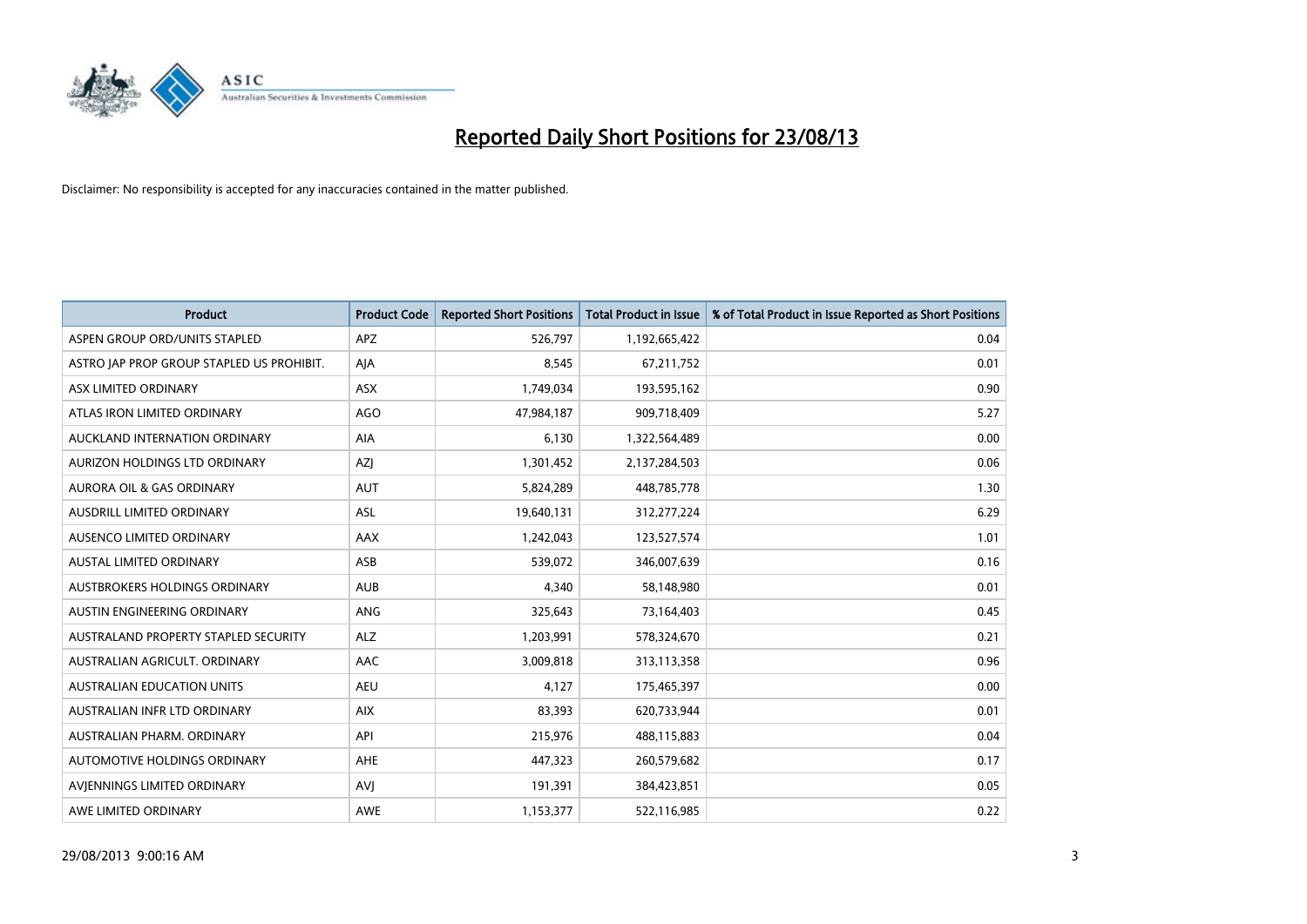

| <b>Product</b>                                | <b>Product Code</b> | <b>Reported Short Positions</b> | <b>Total Product in Issue</b> | % of Total Product in Issue Reported as Short Positions |
|-----------------------------------------------|---------------------|---------------------------------|-------------------------------|---------------------------------------------------------|
| <b>BANDANNA ENERGY ORDINARY</b>               | <b>BND</b>          | 20,169,036                      | 528,481,199                   | 3.82                                                    |
| BANK OF QUEENSLAND. ORDINARY                  | <b>BOQ</b>          | 6,398,129                       | 319,809,993                   | 2.00                                                    |
| <b>BASE RES LIMITED ORDINARY</b>              | <b>BSE</b>          | 3,944,911                       | 561,840,029                   | 0.70                                                    |
| BATHURST RES NZ LTD ORDINARY                  | <b>BRL</b>          | 41,061,307                      | 699,247,997                   | 5.87                                                    |
| <b>BC IRON LIMITED ORDINARY</b>               | <b>BCI</b>          | 539,829                         | 123,453,630                   | 0.44                                                    |
| BEACH ENERGY LIMITED ORDINARY                 | <b>BPT</b>          | 21,635,486                      | 1,269,399,183                 | 1.70                                                    |
| BEADELL RESOURCE LTD ORDINARY                 | <b>BDR</b>          | 58,624,313                      | 788,277,280                   | 7.44                                                    |
| <b>BEGA CHEESE LTD ORDINARY</b>               | <b>BGA</b>          | 58,952                          | 151,866,050                   | 0.04                                                    |
| BENDIGO AND ADELAIDE ORDINARY                 | <b>BEN</b>          | 13,558,792                      | 407,213,324                   | 3.33                                                    |
| BERKELEY RESOURCES ORDINARY                   | <b>BKY</b>          | 588,351                         | 179,393,323                   | 0.33                                                    |
| BHP BILLITON LIMITED ORDINARY                 | <b>BHP</b>          | 5,876,791                       | 3,211,691,105                 | 0.18                                                    |
| <b>BILLABONG ORDINARY</b>                     | <b>BBG</b>          | 23,385,641                      | 478,944,292                   | 4.88                                                    |
| <b>BIONOMICS LIMITED ORDINARY</b>             | <b>BNO</b>          | 204,350                         | 411,210,182                   | 0.05                                                    |
| <b>BLACKMORES LIMITED ORDINARY</b>            | <b>BKL</b>          | 6,382                           | 16,973,764                    | 0.04                                                    |
| <b>BLACKTHORN RESOURCES ORD US PROHIBITED</b> | <b>BTR</b>          | 531,784                         | 164,285,950                   | 0.32                                                    |
| BLUESCOPE STEEL LTD ORDINARY                  | <b>BSL</b>          | 6,896,977                       | 558,733,728                   | 1.23                                                    |
| <b>BOART LONGYEAR ORDINARY</b>                | <b>BLY</b>          | 42,852,229                      | 461,163,412                   | 9.29                                                    |
| BORAL LIMITED. ORDINARY                       | <b>BLD</b>          | 58,315,502                      | 774,000,641                   | 7.53                                                    |
| <b>BRADKEN LIMITED ORDINARY</b>               | <b>BKN</b>          | 15,740,552                      | 169,240,662                   | 9.30                                                    |
| <b>BRAMBLES LIMITED ORDINARY</b>              | <b>BXB</b>          | 2,069,688                       | 1,557,447,608                 | 0.13                                                    |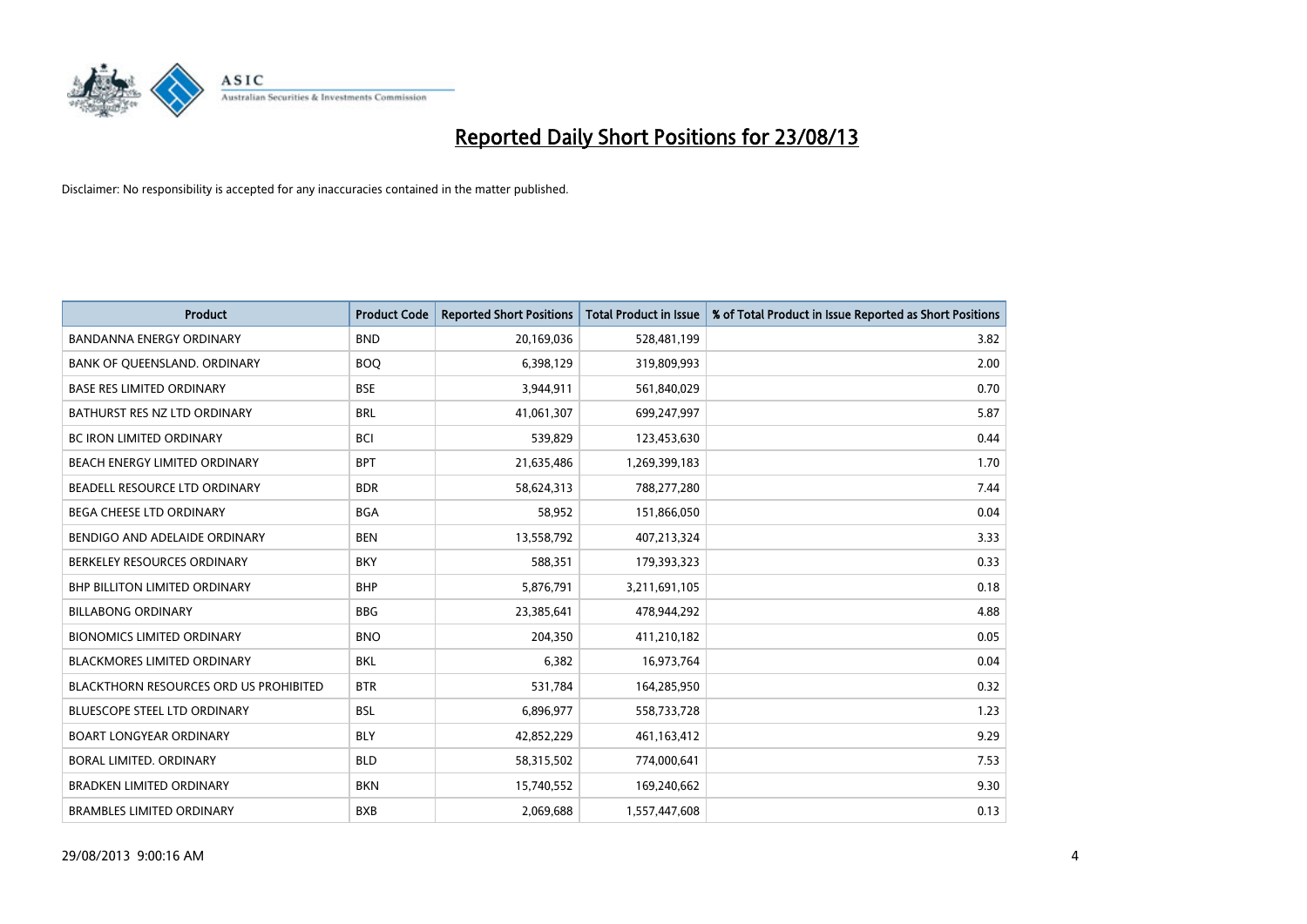

| <b>Product</b>                          | <b>Product Code</b> | <b>Reported Short Positions</b> | <b>Total Product in Issue</b> | % of Total Product in Issue Reported as Short Positions |
|-----------------------------------------|---------------------|---------------------------------|-------------------------------|---------------------------------------------------------|
| <b>BREVILLE GROUP LTD ORDINARY</b>      | <b>BRG</b>          | 4,975,827                       | 130,095,322                   | 3.82                                                    |
| <b>BRICKWORKS LIMITED ORDINARY</b>      | <b>BKW</b>          | 6,845                           | 147,818,132                   | 0.00                                                    |
| <b>BROCKMAN MINING LTD ORDINARY</b>     | <b>BCK</b>          | 90,995                          | 7,894,482,131                 | 0.00                                                    |
| BT INVESTMENT MNGMNT ORDINARY           | <b>BTT</b>          | 79,611                          | 278,100,237                   | 0.03                                                    |
| <b>BUCCANEER ENERGY LTD ORDINARY</b>    | <b>BCC</b>          | 57,127                          | 2,398,671,956                 | 0.00                                                    |
| <b>BURU ENERGY ORDINARY</b>             | <b>BRU</b>          | 11,457,600                      | 295,336,429                   | 3.88                                                    |
| <b>BWP TRUST ORDINARY UNITS</b>         | <b>BWP</b>          | 13,726,760                      | 537,753,954                   | 2.55                                                    |
| <b>CABCHARGE AUSTRALIA ORDINARY</b>     | CAB                 | 12,031,875                      | 120,430,683                   | 9.99                                                    |
| CALTEX AUSTRALIA ORDINARY               | <b>CTX</b>          | 1,532,454                       | 270,000,000                   | 0.57                                                    |
| CAPE LAMBERT RES LTD ORDINARY           | <b>CFE</b>          | 808,141                         | 679,691,942                   | 0.12                                                    |
| <b>CARBON ENERGY ORDINARY</b>           | <b>CNX</b>          | 117,995                         | 786,889,705                   | 0.01                                                    |
| <b>CARDNO LIMITED ORDINARY</b>          | CDD                 | 10,197,037                      | 143,726,327                   | 7.09                                                    |
| CARNARVON PETROLEUM ORDINARY            | <b>CVN</b>          | 39,246                          | 934,109,501                   | 0.00                                                    |
| CARSALES.COM LTD ORDINARY               | <b>CRZ</b>          | 2,142,630                       | 236,201,964                   | 0.91                                                    |
| <b>CASH CONVERTERS ORDINARY</b>         | CCV                 | 3,978,923                       | 423,861,025                   | 0.94                                                    |
| CEDAR WOODS PROP. ORDINARY              | <b>CWP</b>          | 57,924                          | 73,359,551                    | 0.08                                                    |
| CENTRAL PETROLEUM ORDINARY              | <b>CTP</b>          | 756,248                         | 1,546,078,845                 | 0.05                                                    |
| <b>CERAMIC FUEL CELLS ORDINARY</b>      | <b>CFU</b>          | 229,028                         | 1,591,941,620                 | 0.01                                                    |
| CFS RETAIL TRUST GRP STAPLED SECURITIES | <b>CFX</b>          | 67,593,235                      | 2,828,495,659                 | 2.39                                                    |
| CHALLENGER DIV.PRO. STAPLED UNITS       | <b>CDI</b>          | 3,769                           | 214,101,013                   | 0.00                                                    |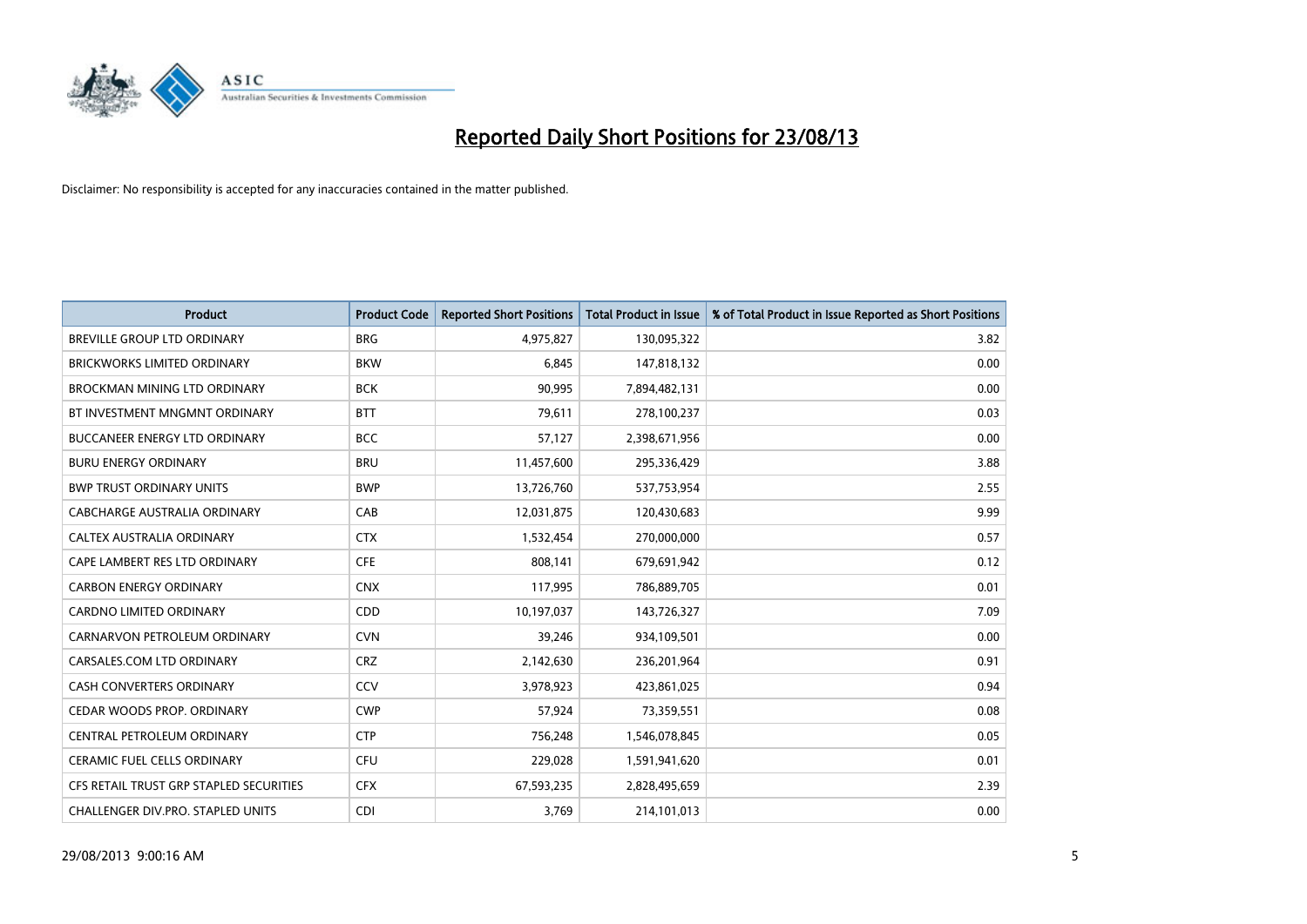

| <b>Product</b>                          | <b>Product Code</b> | <b>Reported Short Positions</b> | <b>Total Product in Issue</b> | % of Total Product in Issue Reported as Short Positions |
|-----------------------------------------|---------------------|---------------------------------|-------------------------------|---------------------------------------------------------|
| <b>CHALLENGER LIMITED ORDINARY</b>      | <b>CGF</b>          | 2,187,285                       | 530,862,585                   | 0.41                                                    |
| CHANDLER MACLEOD LTD ORDINARY           | <b>CMG</b>          | 146,963                         | 469,679,390                   | 0.03                                                    |
| CHARTER HALL GROUP STAPLED US PROHIBIT. | <b>CHC</b>          | 322,517                         | 302,262,312                   | 0.11                                                    |
| <b>CHARTER HALL RETAIL UNITS</b>        | <b>CQR</b>          | 5,405,573                       | 341,843,880                   | 1.58                                                    |
| <b>CHORUS LIMITED ORDINARY</b>          | <b>CNU</b>          | 81,999                          | 389,299,049                   | 0.02                                                    |
| CITIGOLD CORP LTD ORDINARY              | <b>CTO</b>          | 153,427                         | 1,352,907,765                 | 0.01                                                    |
| <b>CLOUGH LIMITED ORDINARY</b>          | <b>CLO</b>          | 479,498                         | 777,090,670                   | 0.06                                                    |
| COAL OF AFRICA LTD ORDINARY             | <b>CZA</b>          | 10,326                          | 1,048,368,613                 | 0.00                                                    |
| <b>COALSPUR MINES LTD ORDINARY</b>      | <b>CPL</b>          | 9,270,046                       | 641,244,435                   | 1.45                                                    |
| COCA-COLA AMATIL ORDINARY               | <b>CCL</b>          | 16,533,207                      | 763,590,249                   | 2.17                                                    |
| COCHLEAR LIMITED ORDINARY               | <b>COH</b>          | 5,957,978                       | 57,040,932                    | 10.45                                                   |
| <b>COCKATOO COAL ORDINARY</b>           | <b>COK</b>          | 12,481,372                      | 1,021,101,465                 | 1.22                                                    |
| CODAN LIMITED ORDINARY                  | <b>CDA</b>          | 919,687                         | 176,926,104                   | 0.52                                                    |
| <b>COFFEY INTERNATIONAL ORDINARY</b>    | <b>COF</b>          | 41,002                          | 255,833,165                   | 0.02                                                    |
| <b>COLLECTION HOUSE ORDINARY</b>        | <b>CLH</b>          | 950,000                         | 115,437,740                   | 0.82                                                    |
| <b>COLLINS FOODS LTD ORDINARY</b>       | <b>CKF</b>          | 528,002                         | 93,000,003                    | 0.57                                                    |
| COMMONWEALTH BANK, ORDINARY             | <b>CBA</b>          | 11,008,317                      | 1,611,928,836                 | 0.68                                                    |
| <b>COMMONWEALTH PROP ORDINARY UNITS</b> | <b>CPA</b>          | 28,953,176                      | 2,347,003,413                 | 1.23                                                    |
| <b>COMPASS RESOURCES ORDINARY</b>       | <b>CMR</b>          | 7,472                           | 1,403,744,100                 | 0.00                                                    |
| COMPUTERSHARE LTD ORDINARY              | <b>CPU</b>          | 10,542,648                      | 556,203,079                   | 1.90                                                    |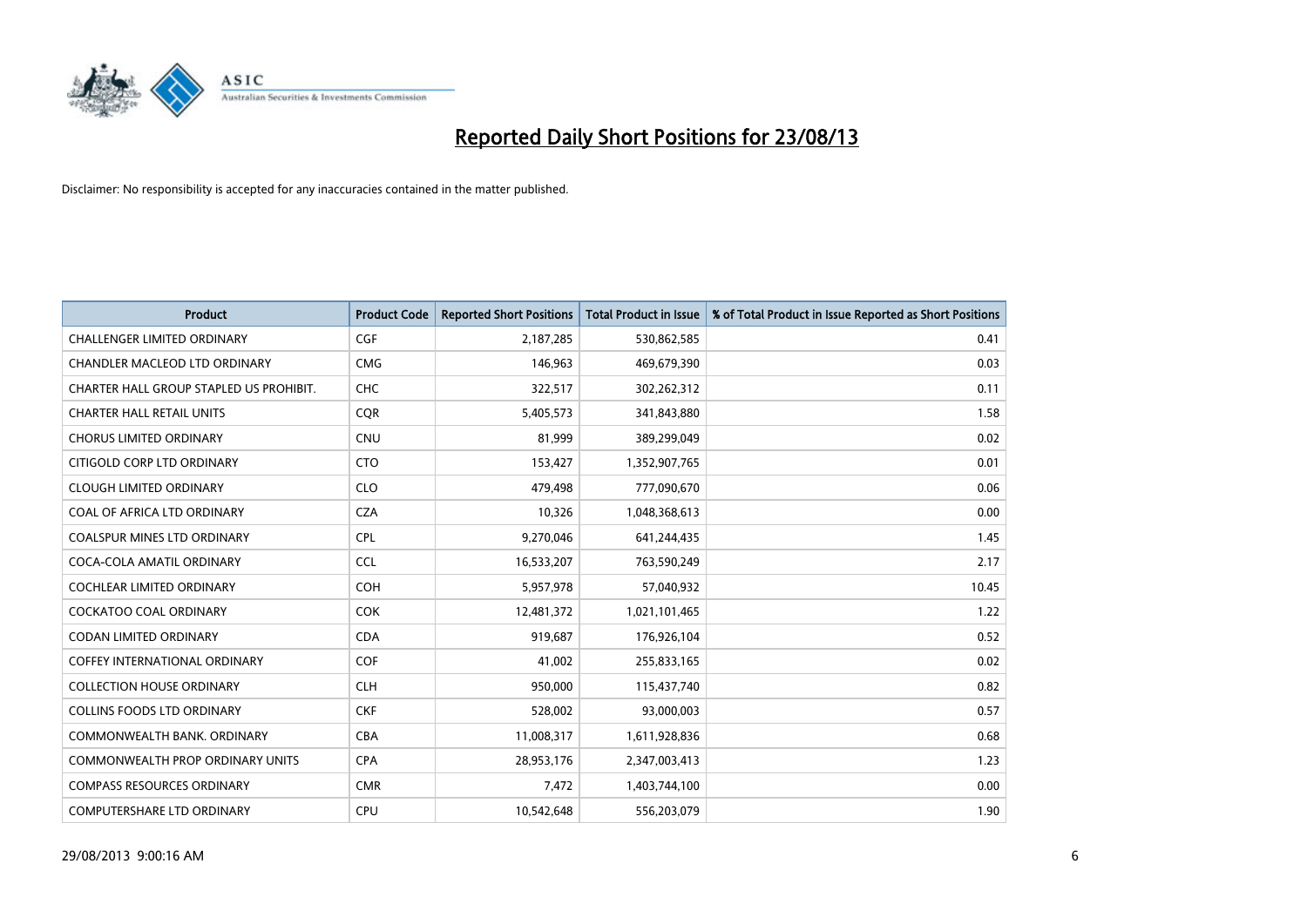

| <b>Product</b>                          | <b>Product Code</b> | <b>Reported Short Positions</b> | <b>Total Product in Issue</b> | % of Total Product in Issue Reported as Short Positions |
|-----------------------------------------|---------------------|---------------------------------|-------------------------------|---------------------------------------------------------|
| <b>CORP TRAVEL LIMITED ORDINARY</b>     | <b>CTD</b>          | 241,038                         | 78,081,184                    | 0.31                                                    |
| <b>CREDIT CORP GROUP ORDINARY</b>       | <b>CCP</b>          | 7,100                           | 45,932,899                    | 0.02                                                    |
| <b>CROMWELL PROP STAPLED SECURITIES</b> | <b>CMW</b>          | 1,034,480                       | 1,716,999,224                 | 0.06                                                    |
| <b>CROWE HORWATH AUS ORDINARY</b>       | <b>CRH</b>          | 848,697                         | 269,665,096                   | 0.31                                                    |
| <b>CROWN LIMITED ORDINARY</b>           | <b>CWN</b>          | 4,025,324                       | 728,394,185                   | 0.55                                                    |
| <b>CSG LIMITED ORDINARY</b>             | CSV                 | 50,079                          | 278,155,477                   | 0.02                                                    |
| <b>CSL LIMITED ORDINARY</b>             | <b>CSL</b>          | 538,400                         | 487,099,174                   | 0.11                                                    |
| <b>CSR LIMITED ORDINARY</b>             | <b>CSR</b>          | 36,561,083                      | 506,000,315                   | 7.23                                                    |
| <b>CUDECO LIMITED ORDINARY</b>          | CDU                 | 5,991,304                       | 205,017,174                   | 2.92                                                    |
| DART ENERGY LTD ORDINARY                | <b>DTE</b>          | 14,991,299                      | 878,789,752                   | 1.71                                                    |
| DATA#3 LIMITED ORDINARY                 | <b>DTL</b>          | 103,412                         | 153,974,950                   | 0.07                                                    |
| DAVID JONES LIMITED ORDINARY            | <b>DJS</b>          | 63,534,193                      | 535,002,401                   | 11.88                                                   |
| DECMIL GROUP LIMITED ORDINARY           | <b>DCG</b>          | 3,231,686                       | 168,203,219                   | 1.92                                                    |
| DEEP YELLOW LIMITED ORDINARY            | <b>DYL</b>          | 100,002                         | 1,562,794,247                 | 0.01                                                    |
| DEXUS PROPERTY GROUP STAPLED UNITS      | <b>DXS</b>          | 10,881,733                      | 4,701,957,390                 | 0.23                                                    |
| DISCOVERY METALS LTD ORDINARY           | <b>DML</b>          | 13,402,153                      | 486,986,451                   | 2.75                                                    |
| DOMINO PIZZA ENTERPR ORDINARY           | <b>DMP</b>          | 415,526                         | 70,513,674                    | 0.59                                                    |
| DORAY MINERALS LTD ORDINARY             | <b>DRM</b>          | 17,473                          | 141,866,768                   | 0.01                                                    |
| DOWNER EDI LIMITED ORDINARY             | <b>DOW</b>          | 11,125,516                      | 433,409,429                   | 2.57                                                    |
| DRILLSEARCH ENERGY ORDINARY             | <b>DLS</b>          | 15,635,195                      | 427,753,371                   | 3.66                                                    |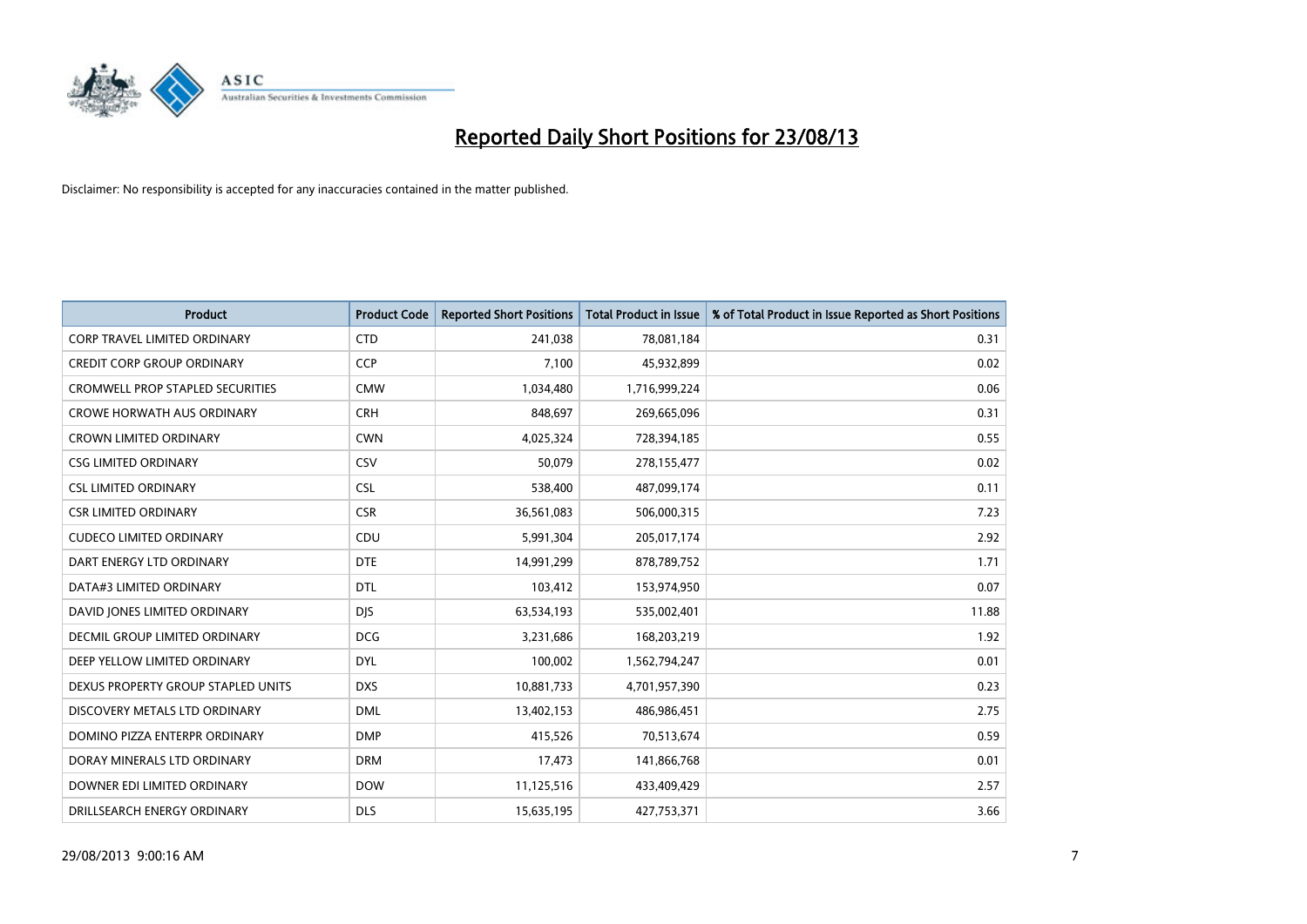

| <b>Product</b>                         | <b>Product Code</b> | <b>Reported Short Positions</b> | <b>Total Product in Issue</b> | % of Total Product in Issue Reported as Short Positions |
|----------------------------------------|---------------------|---------------------------------|-------------------------------|---------------------------------------------------------|
| DUET GROUP STAPLED US PROHIBIT.        | <b>DUE</b>          | 4,141,672                       | 1,188,651,841                 | 0.35                                                    |
| <b>DULUXGROUP LIMITED ORDINARY</b>     | <b>DLX</b>          | 3,113,323                       | 377,019,430                   | 0.83                                                    |
| <b>DWS LTD ORDINARY</b>                | <b>DWS</b>          | 466,061                         | 132,362,763                   | 0.35                                                    |
| ECHO ENTERTAINMENT ORDINARY            | <b>EGP</b>          | 5,943,272                       | 825,672,730                   | 0.72                                                    |
| <b>ELDERS LIMITED ORDINARY</b>         | <b>ELD</b>          | 18,246,307                      | 455,013,329                   | 4.01                                                    |
| ELEMENTAL MINERALS ORDINARY            | <b>ELM</b>          | 4,955                           | 288,587,228                   | 0.00                                                    |
| ELEMENTOS LIMITED ORDINARY             | <b>ELT</b>          | 16                              | 188,638,746                   | 0.00                                                    |
| <b>EMECO HOLDINGS ORDINARY</b>         | <b>EHL</b>          | 18,549,494                      | 599,675,707                   | 3.09                                                    |
| <b>ENDEAVOUR MIN CORP CDI 1:1</b>      | <b>EVR</b>          | 311,376                         | 101,150,560                   | 0.31                                                    |
| <b>ENERGY RESOURCES ORDINARY 'A'</b>   | <b>ERA</b>          | 7,897,722                       | 517,725,062                   | 1.53                                                    |
| <b>ENERGY WORLD CORPOR, ORDINARY</b>   | <b>EWC</b>          | 26,449,151                      | 1,734,166,672                 | 1.53                                                    |
| <b>ENVESTRA LIMITED ORDINARY</b>       | <b>ENV</b>          | 5,945,591                       | 1,796,808,474                 | 0.33                                                    |
| EQUATORIAL RES LTD ORDINARY            | EQX                 | 8                               | 121,885,353                   | 0.00                                                    |
| ERM POWER LIMITED ORDINARY             | EPW                 | 21,993                          | 207,499,601                   | 0.01                                                    |
| ESERVGLOBAL LIMITED ORDINARY           | ESV                 | 7,244,497                       | 249,045,997                   | 2.91                                                    |
| EVOLUTION MINING LTD ORDINARY          | <b>EVN</b>          | 24,880,882                      | 708,092,989                   | 3.51                                                    |
| FAIRFAX MEDIA LTD ORDINARY             | <b>FXJ</b>          | 344,989,762                     | 2,351,955,725                 | 14.67                                                   |
| FANTASTIC HOLDINGS ORDINARY            | <b>FAN</b>          | 25,682                          | 103,068,398                   | 0.02                                                    |
| <b>FAR LTD ORDINARY</b>                | <b>FAR</b>          | 23,036,061                      | 2,499,846,742                 | 0.92                                                    |
| FEDERATION CNTRES ORD/UNIT STAPLED SEC | <b>FDC</b>          | 2,559,390                       | 1,427,641,565                 | 0.18                                                    |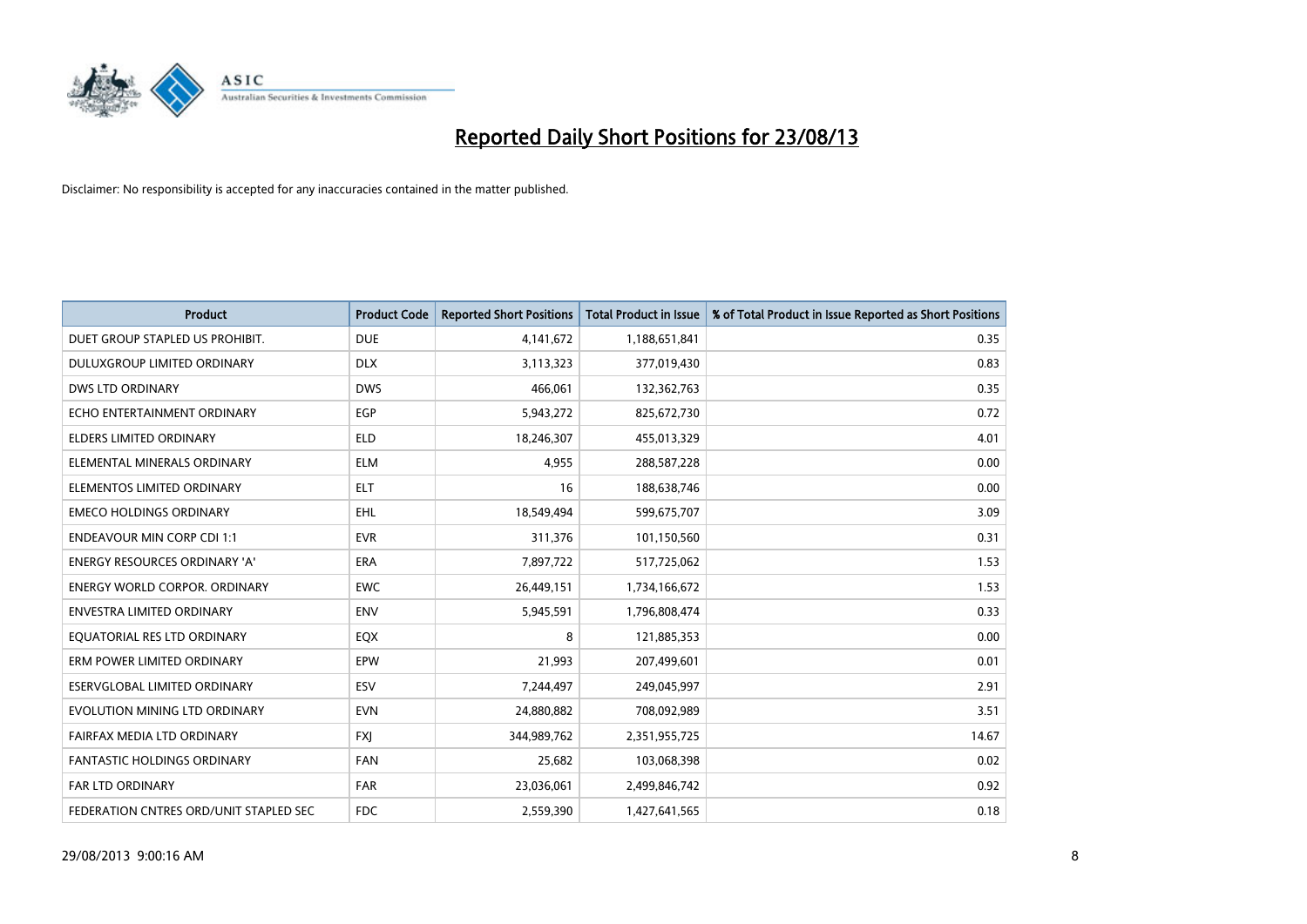

| <b>Product</b>                        | <b>Product Code</b> | <b>Reported Short Positions</b> | <b>Total Product in Issue</b> | % of Total Product in Issue Reported as Short Positions |
|---------------------------------------|---------------------|---------------------------------|-------------------------------|---------------------------------------------------------|
| FINBAR GROUP LIMITED ORDINARY         | <b>FRI</b>          | 5,742                           | 218,006,169                   | 0.00                                                    |
| FISHER & PAYKEL H. ORDINARY           | <b>FPH</b>          | 230,999                         | 546,542,492                   | 0.04                                                    |
| FKP PROPERTY GROUP STAPLED SECURITIES | <b>FKP</b>          | 9,785,085                       | 321,578,705                   | 3.04                                                    |
| FLEETWOOD CORP ORDINARY               | <b>FWD</b>          | 2,222,792                       | 60,522,619                    | 3.67                                                    |
| FLETCHER BUILDING ORDINARY            | <b>FBU</b>          | 3,815,195                       | 686,096,427                   | 0.56                                                    |
| FLEXIGROUP LIMITED ORDINARY           | <b>FXL</b>          | 2,464                           | 302,305,394                   | 0.00                                                    |
| <b>FLIGHT CENTRE ORDINARY</b>         | <b>FLT</b>          | 8,764,191                       | 100,430,746                   | 8.73                                                    |
| FLINDERS MINES LTD ORDINARY           | <b>FMS</b>          | 5,908,319                       | 1,824,843,676                 | 0.32                                                    |
| <b>FOCUS MINERALS LTD ORDINARY</b>    | <b>FML</b>          | 37,312,519                      | 9,137,375,877                 | 0.41                                                    |
| <b>FORGE GROUP LIMITED ORDINARY</b>   | FGE                 | 626,461                         | 86,169,014                    | 0.73                                                    |
| FORTESCUE METALS GRP ORDINARY         | <b>FMG</b>          | 171,973,758                     | 3,113,798,659                 | 5.52                                                    |
| <b>G.U.D. HOLDINGS ORDINARY</b>       | GUD                 | 5,986,616                       | 71,341,319                    | 8.39                                                    |
| <b>G8 EDUCATION LIMITED ORDINARY</b>  | <b>GEM</b>          | 2,598,752                       | 273,190,260                   | 0.95                                                    |
| <b>GALAXY RESOURCES ORDINARY</b>      | GXY                 | 6,458,951                       | 799,917,303                   | 0.81                                                    |
| <b>GENETIC TECHNOLOGIES ORDINARY</b>  | GTG                 | 43,110                          | 506,027,375                   | 0.01                                                    |
| <b>GEODYNAMICS LIMITED ORDINARY</b>   | GDY                 | 850                             | 406,452,608                   | 0.00                                                    |
| <b>GINDALBIE METALS LTD ORDINARY</b>  | GBG                 | 55,271,110                      | 1,492,944,820                 | 3.70                                                    |
| <b>GOODMAN FIELDER. ORDINARY</b>      | <b>GFF</b>          | 47,137,216                      | 1,955,559,207                 | 2.41                                                    |
| <b>GOODMAN GROUP STAPLED</b>          | <b>GMG</b>          | 2,876,889                       | 1,713,233,947                 | 0.17                                                    |
| <b>GPT GROUP STAPLED SEC.</b>         | GPT                 | 5,736,167                       | 1,742,852,344                 | 0.33                                                    |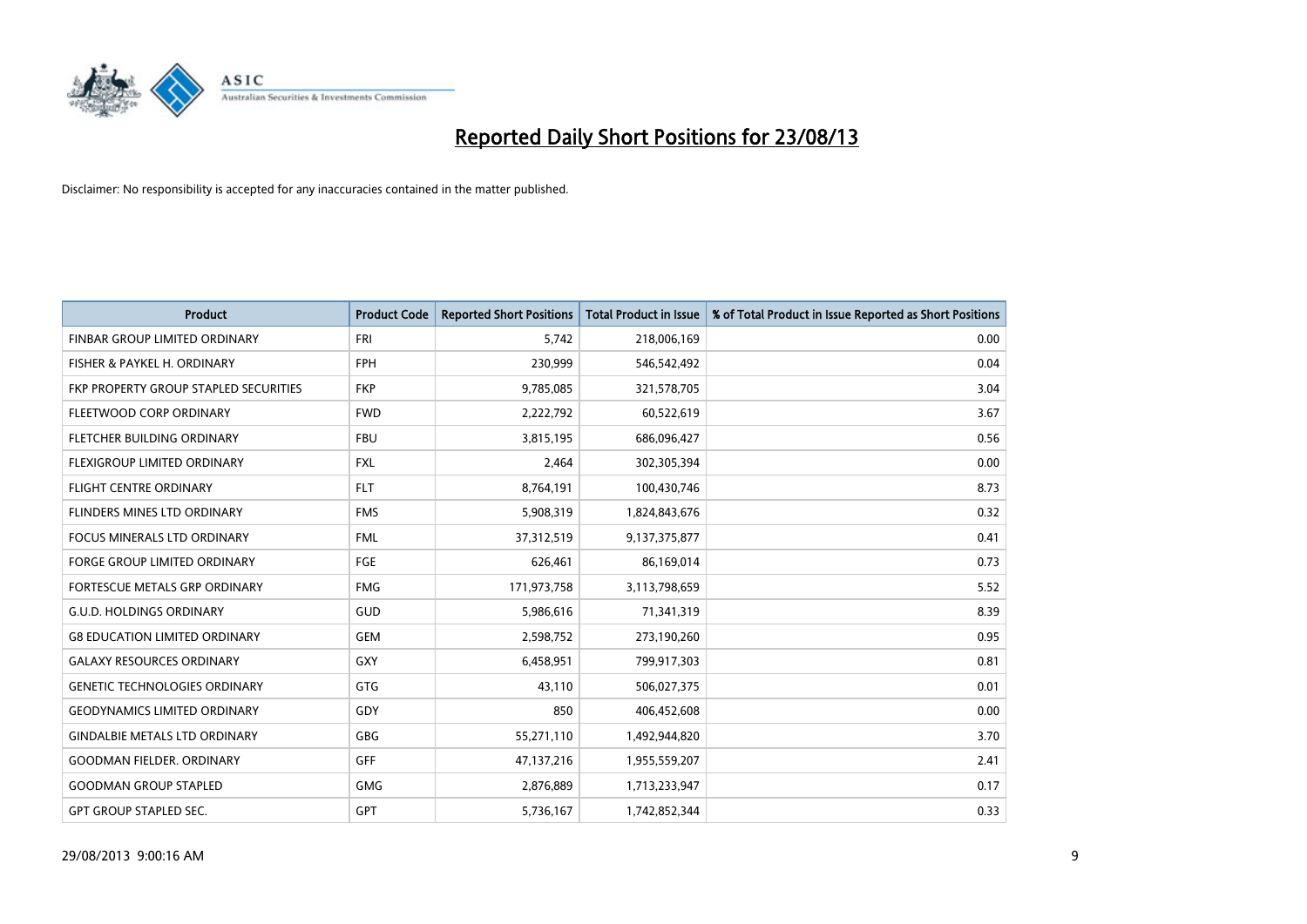

| <b>Product</b>                                   | <b>Product Code</b> | <b>Reported Short Positions</b> | <b>Total Product in Issue</b> | % of Total Product in Issue Reported as Short Positions |
|--------------------------------------------------|---------------------|---------------------------------|-------------------------------|---------------------------------------------------------|
| <b>GRAINCORP LIMITED A CLASS ORDINARY</b>        | <b>GNC</b>          | 154,473                         | 228,855,628                   | 0.07                                                    |
| <b>GRANGE RESOURCES, ORDINARY</b>                | GRR                 | 6,230,986                       | 1,156,492,195                 | 0.54                                                    |
| <b>GREENLAND MIN EN LTD ORDINARY</b>             | GGG                 | 5,231,050                       | 572,720,096                   | 0.91                                                    |
| <b>GROWTHPOINT PROPERTY ORD/UNIT STAPLED SEC</b> | GOZ                 | 56,154                          | 402,830,366                   | 0.01                                                    |
| <b>GRYPHON MINERALS LTD ORDINARY</b>             | GRY                 | 10,972,937                      | 400,464,983                   | 2.74                                                    |
| <b>GUILDFORD COAL LTD ORDINARY</b>               | <b>GUF</b>          | 466,905                         | 635,046,899                   | 0.07                                                    |
| <b>GUNNS LIMITED ORDINARY</b>                    | <b>GNS</b>          | 51,772,664                      | 848,401,559                   | 6.10                                                    |
| <b>GWA GROUP LTD ORDINARY</b>                    | <b>GWA</b>          | 14,026,077                      | 306,533,770                   | 4.58                                                    |
| <b>HARVEY NORMAN ORDINARY</b>                    | <b>HVN</b>          | 79,348,908                      | 1,062,316,784                 | 7.47                                                    |
| HASTIE GROUP LIMITED ORDINARY                    | <b>HST</b>          | 5,000                           | 137,353,504                   | 0.00                                                    |
| <b>HENDERSON GROUP CDI 1:1</b>                   | <b>HGG</b>          | 1,071,899                       | 737,474,673                   | 0.15                                                    |
| HFA HOLDINGS LIMITED ORDINARY                    | <b>HFA</b>          | 3,809                           | 118,738,157                   | 0.00                                                    |
| <b>HIGHLANDS PACIFIC ORDINARY</b>                | <b>HIG</b>          | 500,001                         | 789,344,774                   | 0.06                                                    |
| HILLGROVE RES LTD ORDINARY                       | <b>HGO</b>          | 2,815,138                       | 1,023,760,221                 | 0.27                                                    |
| HILLS HOLDINGS LTD ORDINARY                      | HIL                 | 107,132                         | 246,500,444                   | 0.04                                                    |
| HORIZON OIL LIMITED ORDINARY                     | <b>HZN</b>          | 69,475,413                      | 1,234,562,961                 | 5.63                                                    |
| HOT CHILI LTD ORDINARY                           | <b>HCH</b>          | 10,000                          | 309,929,886                   | 0.00                                                    |
| <b>ICON ENERGY LIMITED ORDINARY</b>              | <b>ICN</b>          | 19,230                          | 533,391,210                   | 0.00                                                    |
| <b>IINET LIMITED ORDINARY</b>                    | <b>IIN</b>          | 4,394,097                       | 161,238,847                   | 2.73                                                    |
| <b>ILUKA RESOURCES ORDINARY</b>                  | ILU                 | 39,042,437                      | 418,700,517                   | 9.32                                                    |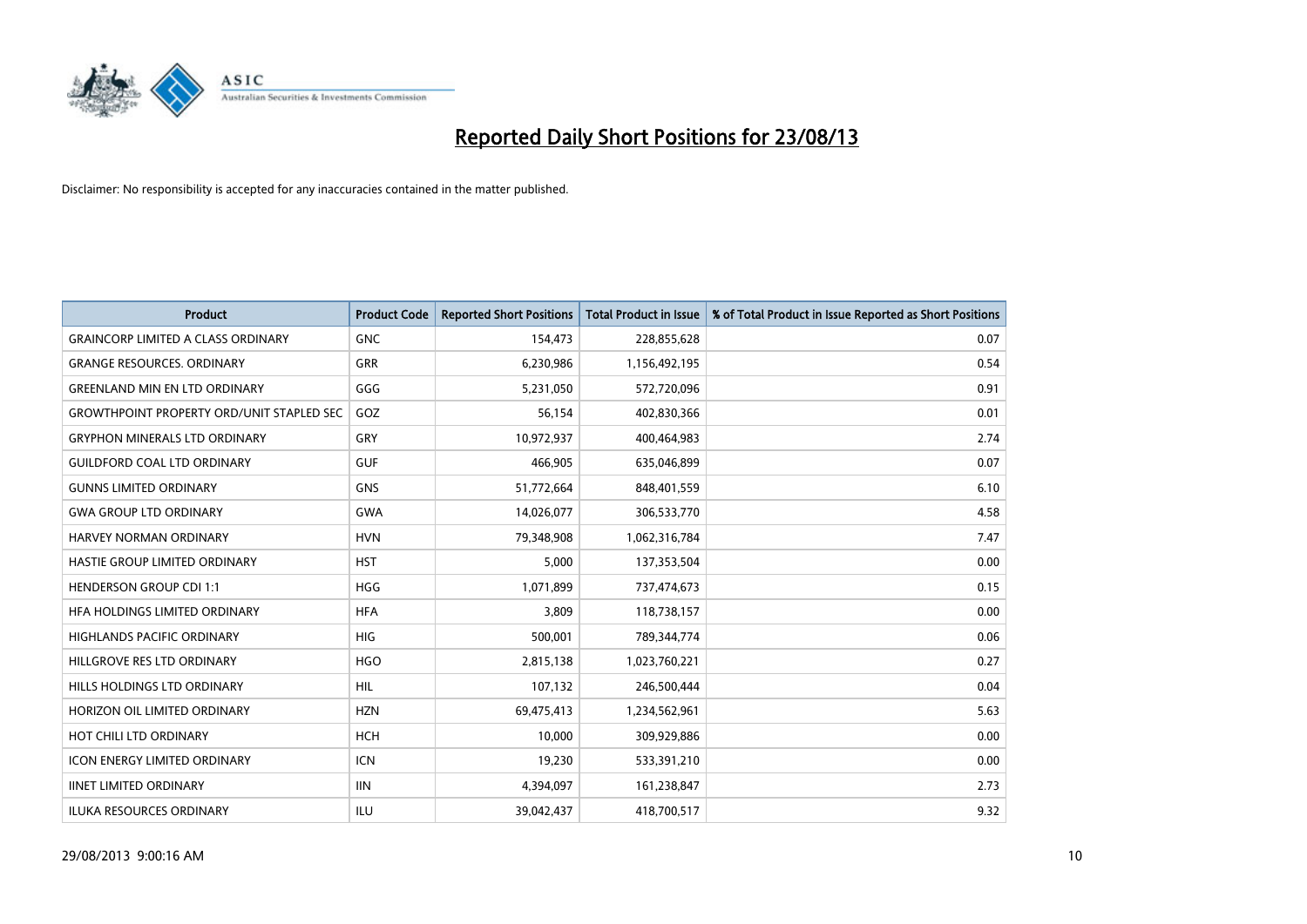

| <b>Product</b>                                | <b>Product Code</b> | <b>Reported Short Positions</b> | <b>Total Product in Issue</b> | % of Total Product in Issue Reported as Short Positions |
|-----------------------------------------------|---------------------|---------------------------------|-------------------------------|---------------------------------------------------------|
| <b>IMDEX LIMITED ORDINARY</b>                 | <b>IMD</b>          | 3,984,211                       | 210,473,188                   | 1.89                                                    |
| IMF (AUSTRALIA) LTD ORDINARY                  | IMF                 | 2,227,245                       | 123,203,426                   | 1.81                                                    |
| <b>INCITEC PIVOT ORDINARY</b>                 | IPL                 | 19,036,024                      | 1,628,730,107                 | 1.17                                                    |
| INDEPENDENCE GROUP ORDINARY                   | <b>IGO</b>          | 5,304,123                       | 233,321,861                   | 2.27                                                    |
| <b>INDOPHIL RESOURCES ORDINARY</b>            | <b>IRN</b>          | 2,127,149                       | 1,203,146,194                 | 0.18                                                    |
| <b>INFIGEN ENERGY STAPLED SECURITIES</b>      | <b>IFN</b>          | 3,767,062                       | 762,265,972                   | 0.49                                                    |
| <b>INOVA RESOURCES LTD ORDINARY</b>           | <b>IVA</b>          | 1,384,278                       | 728,201,911                   | 0.19                                                    |
| <b>INSURANCE AUSTRALIA ORDINARY</b>           | <b>IAG</b>          | 3,462,152                       | 2,079,034,021                 | 0.17                                                    |
| <b>INTREPID MINES ORDINARY</b>                | <b>IAU</b>          | 20,348,517                      | 556,118,015                   | 3.66                                                    |
| <b>INVESTA OFFICE FUND STAPLED SECURITIES</b> | <b>IOF</b>          | 2,243,250                       | 614,047,458                   | 0.37                                                    |
| <b>INVOCARE LIMITED ORDINARY</b>              | <b>IVC</b>          | 3,159,300                       | 110,030,298                   | 2.87                                                    |
| ION LIMITED ORDINARY                          | <b>ION</b>          | 164,453                         | 256,365,105                   | 0.06                                                    |
| <b>IOOF HOLDINGS LTD ORDINARY</b>             | IFL                 | 2,390,039                       | 232,118,034                   | 1.03                                                    |
| <b>IRESS LIMITED ORDINARY</b>                 | <b>IRE</b>          | 937,831                         | 150,935,973                   | 0.62                                                    |
| <b>IRON ORE HOLDINGS ORDINARY</b>             | <b>IOH</b>          | 26,197                          | 161,174,005                   | 0.02                                                    |
| <b>ISELECT LTD ORDINARY</b>                   | <b>ISU</b>          | 887,142                         | 259,064,894                   | 0.34                                                    |
| JAMES HARDIE INDUST CHESS DEPOSITARY INT      | <b>IHX</b>          | 6,004,060                       | 442,417,796                   | 1.36                                                    |
| <b>JB HI-FI LIMITED ORDINARY</b>              | JBH                 | 9,673,859                       | 99,426,995                    | 9.73                                                    |
| <b>JUPITER MINES ORDINARY</b>                 | <b>IMS</b>          | 9,874                           | 2,281,835,383                 | 0.00                                                    |
| <b>KAGARA LTD ORDINARY</b>                    | KZL                 | 3,385,466                       | 798,953,117                   | 0.42                                                    |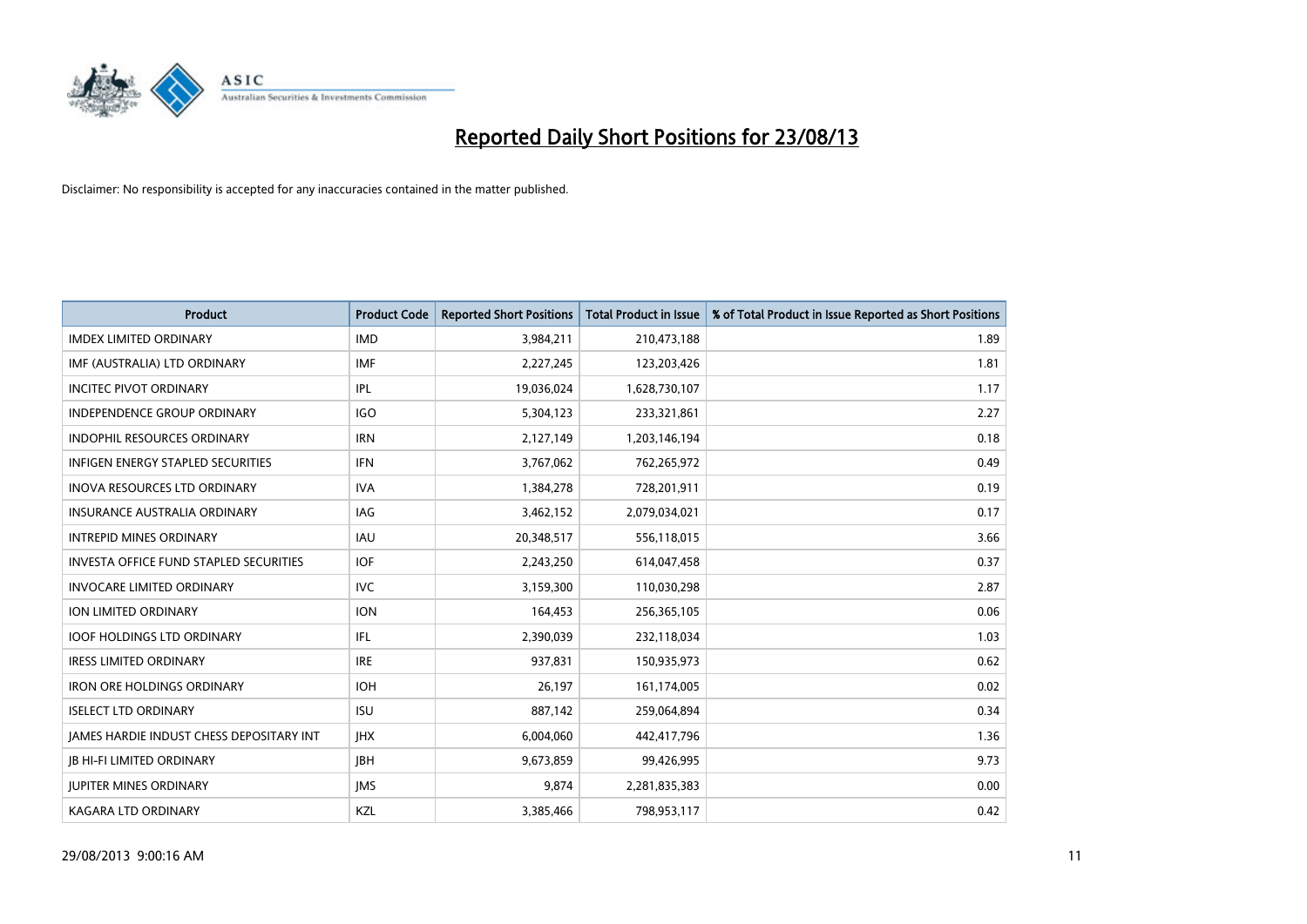

| <b>Product</b>                        | <b>Product Code</b> | <b>Reported Short Positions</b> | <b>Total Product in Issue</b> | % of Total Product in Issue Reported as Short Positions |
|---------------------------------------|---------------------|---------------------------------|-------------------------------|---------------------------------------------------------|
| KAROON GAS AUSTRALIA ORDINARY         | <b>KAR</b>          | 684,249                         | 251,120,769                   | 0.27                                                    |
| KATHMANDU HOLD LTD ORDINARY           | <b>KMD</b>          | 69,786                          | 200,215,894                   | 0.03                                                    |
| <b>KBL MINING LIMITED ORDINARY</b>    | <b>KBL</b>          | 1,820                           | 373,614,772                   | 0.00                                                    |
| KINGSGATE CONSOLID, ORDINARY          | <b>KCN</b>          | 14,479,505                      | 152,284,777                   | 9.51                                                    |
| KINGSROSE MINING LTD ORDINARY         | <b>KRM</b>          | 678,474                         | 335,753,851                   | 0.20                                                    |
| LEIGHTON HOLDINGS ORDINARY            | LEI                 | 18,755,397                      | 337,235,188                   | 5.56                                                    |
| LEND LEASE GROUP UNIT/ORD STAPLED     | LLC                 | 1,068,703                       | 575,508,314                   | 0.19                                                    |
| LINC ENERGY LTD ORDINARY              | <b>LNC</b>          | 17,353,991                      | 518,687,562                   | 3.35                                                    |
| LION SELECTION GRP ORDINARY           | <b>LSX</b>          | 36                              | 106,911,413                   | 0.00                                                    |
| LYCOPODIUM LIMITED ORDINARY           | LYL                 | 90                              | 38,955,103                    | 0.00                                                    |
| LYNAS CORPORATION ORDINARY            | <b>LYC</b>          | 206,032,963                     | 1,960,801,292                 | 10.51                                                   |
| M2 TELECOMMUNICATION ORDINARY         | <b>MTU</b>          | 7,302,200                       | 178,498,822                   | 4.09                                                    |
| MACA LIMITED ORDINARY                 | <b>MLD</b>          | 10,659                          | 172,500,000                   | 0.01                                                    |
| <b>MACMAHON HOLDINGS ORDINARY</b>     | <b>MAH</b>          | 4,479,311                       | 1,261,699,966                 | 0.36                                                    |
| MACO ATLAS ROADS GRP ORDINARY STAPLED | <b>MQA</b>          | 19,981,965                      | 478,531,436                   | 4.18                                                    |
| MACQUARIE GROUP LTD ORDINARY          | <b>MOG</b>          | 1,559,692                       | 339,885,036                   | 0.46                                                    |
| MACQUARIE TELECOM GP ORDINARY         | MAQ                 | 2,264                           | 20,967,121                    | 0.01                                                    |
| MAGELLAN FIN GRP LTD ORDINARY         | <b>MFG</b>          | 70.869                          | 152,782,876                   | 0.05                                                    |
| <b>MATRIX C &amp; E LTD ORDINARY</b>  | <b>MCE</b>          | 3,195,723                       | 94,555,428                    | 3.38                                                    |
| <b>MAVERICK DRILLING ORDINARY</b>     | <b>MAD</b>          | 9,702,586                       | 452,726,751                   | 2.14                                                    |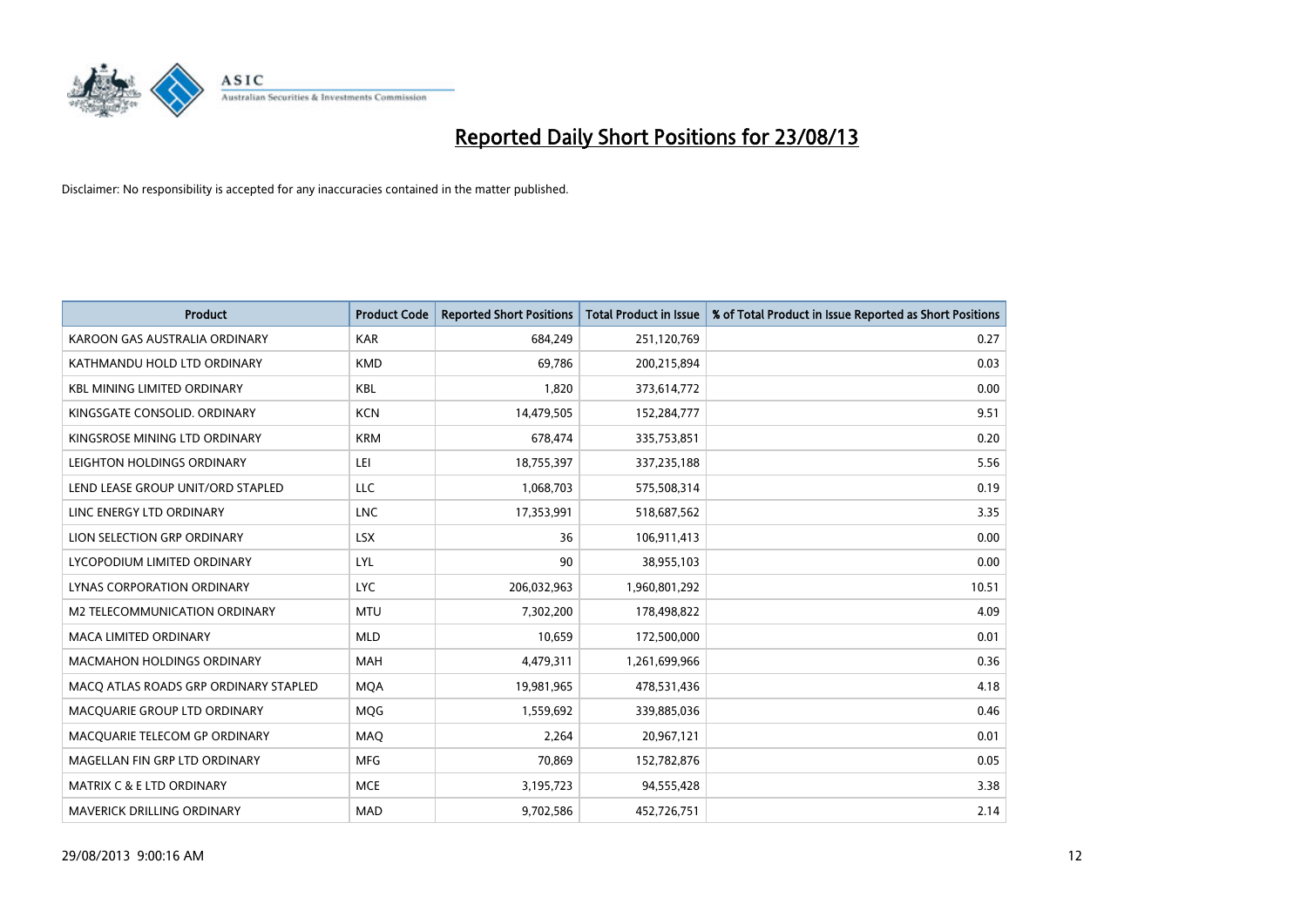

| <b>Product</b>                  | <b>Product Code</b> | <b>Reported Short Positions</b> | <b>Total Product in Issue</b> | % of Total Product in Issue Reported as Short Positions |
|---------------------------------|---------------------|---------------------------------|-------------------------------|---------------------------------------------------------|
| MAYNE PHARMA LTD ORDINARY       | <b>MYX</b>          | 2,085                           | 563,459,968                   | 0.00                                                    |
| MCMILLAN SHAKESPEARE ORDINARY   | <b>MMS</b>          | 3,046,559                       | 74,523,965                    | 4.09                                                    |
| MCPHERSON'S LTD ORDINARY        | <b>MCP</b>          | 10                              | 89,294,198                    | 0.00                                                    |
| MEDUSA MINING LTD ORDINARY      | <b>MML</b>          | 2,323,952                       | 188,903,911                   | 1.23                                                    |
| MEO AUSTRALIA LTD ORDINARY      | <b>MEO</b>          | 19,345                          | 627,264,587                   | 0.00                                                    |
| <b>MERMAID MARINE ORDINARY</b>  | <b>MRM</b>          | 394,027                         | 229,962,314                   | 0.17                                                    |
| MESOBLAST LIMITED ORDINARY      | <b>MSB</b>          | 15,432,883                      | 315,423,901                   | 4.89                                                    |
| METALS X LIMITED ORDINARY       | <b>MLX</b>          | 96,224                          | 1,652,636,110                 | 0.01                                                    |
| METCASH LIMITED ORDINARY        | <b>MTS</b>          | 88,506,261                      | 880,704,786                   | 10.05                                                   |
| METMINCO LIMITED ORDINARY       | <b>MNC</b>          | 1,609,580                       | 1,749,543,023                 | 0.09                                                    |
| MICLYN EXP OFFSHR ORDINARY      | <b>MIO</b>          | 299,245                         | 281,538,972                   | 0.11                                                    |
| MIGHTY RIVER POWER ORDINARY     | <b>MYT</b>          | 1,136                           | 1,400,000,094                 | 0.00                                                    |
| MINCOR RESOURCES NL ORDINARY    | <b>MCR</b>          | 2,517,378                       | 188,208,274                   | 1.34                                                    |
| MINERAL DEPOSITS ORDINARY       | <b>MDL</b>          | 3,416,898                       | 83,538,786                    | 4.09                                                    |
| MINERAL RESOURCES, ORDINARY     | <b>MIN</b>          | 6,676,672                       | 185,987,992                   | 3.59                                                    |
| MIRABELA NICKEL LTD ORDINARY    | <b>MBN</b>          | 28,007,794                      | 876,801,147                   | 3.19                                                    |
| MIRVAC GROUP STAPLED SECURITIES | <b>MGR</b>          | 5,246,659                       | 3,664,938,678                 | 0.14                                                    |
| MOLOPO ENERGY LTD ORDINARY      | <b>MPO</b>          | 675,985                         | 246,724,091                   | 0.27                                                    |
| MONADELPHOUS GROUP ORDINARY     | <b>MND</b>          | 11,923,018                      | 90,940,258                    | 13.11                                                   |
| MORTGAGE CHOICE LTD ORDINARY    | MOC                 | 829,900                         | 123,431,282                   | 0.67                                                    |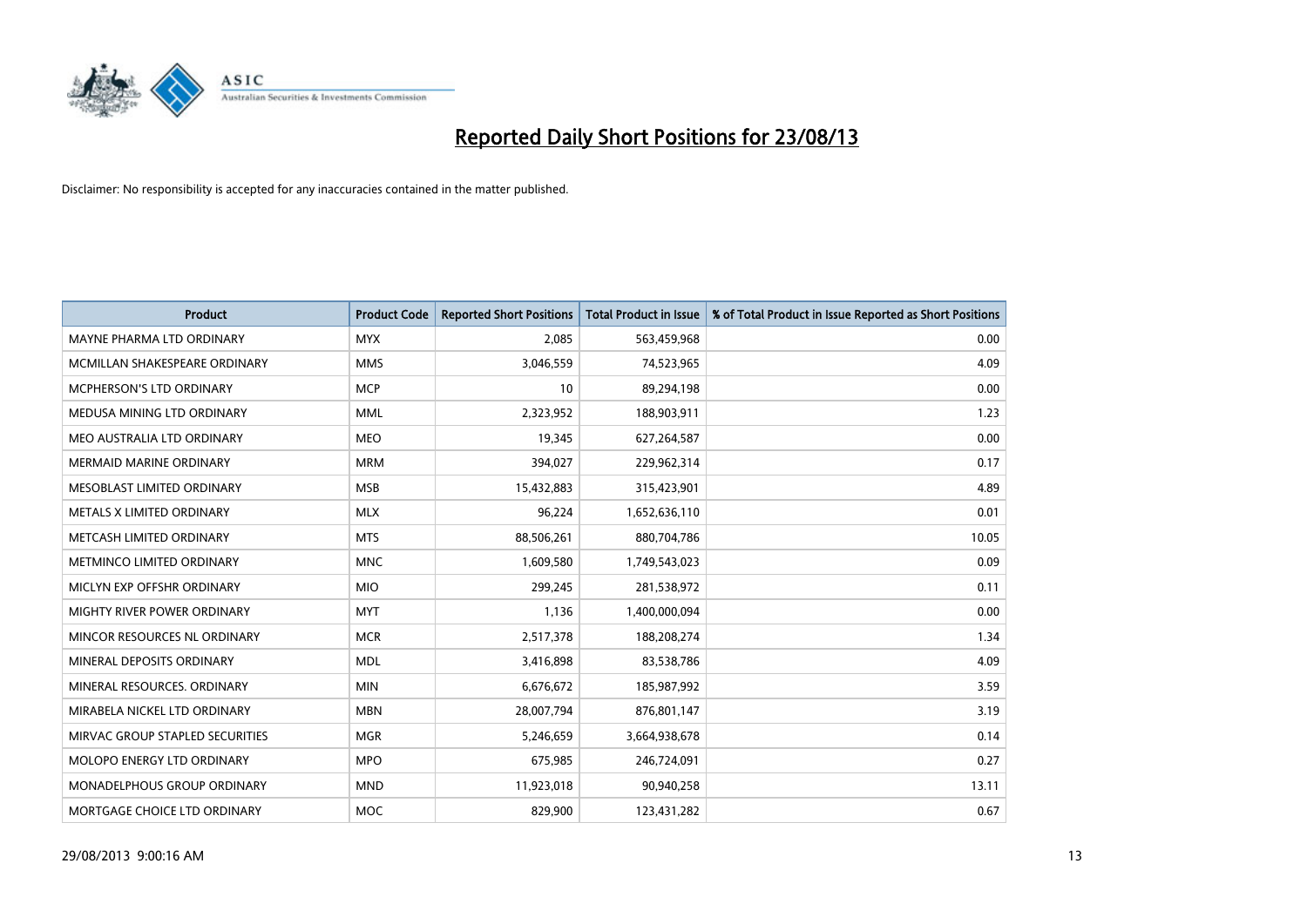

| <b>Product</b>                    | <b>Product Code</b> | <b>Reported Short Positions</b> | <b>Total Product in Issue</b> | % of Total Product in Issue Reported as Short Positions |
|-----------------------------------|---------------------|---------------------------------|-------------------------------|---------------------------------------------------------|
| <b>MOUNT GIBSON IRON ORDINARY</b> | MGX                 | 17,283,460                      | 1,090,584,232                 | 1.58                                                    |
| MULTIPLEX SITES SITES             | <b>MXUPA</b>        | 1,183                           | 4,500,000                     | 0.03                                                    |
| MURCHISON METALS LTD ORDINARY     | <b>MMX</b>          | 3,388,546                       | 450,497,346                   | 0.75                                                    |
| MYER HOLDINGS LTD ORDINARY        | <b>MYR</b>          | 84,152,511                      | 583,794,551                   | 14.41                                                   |
| NATIONAL AUST, BANK ORDINARY      | <b>NAB</b>          | 8,256,329                       | 2,348,870,499                 | 0.35                                                    |
| NAVITAS LIMITED ORDINARY          | <b>NVT</b>          | 4,900,149                       | 375,367,918                   | 1.31                                                    |
| NEON ENERGY LIMITED ORDINARY      | <b>NEN</b>          | 778,489                         | 553,037,848                   | 0.14                                                    |
| NEW HOPE CORPORATION ORDINARY     | <b>NHC</b>          | 1,511,959                       | 830,715,225                   | 0.18                                                    |
| NEW STANDARD ENERGY ORDINARY      | <b>NSE</b>          | 322,032                         | 305,331,847                   | 0.11                                                    |
| NEWCREST MINING ORDINARY          | <b>NCM</b>          | 3,763,932                       | 766,510,971                   | 0.49                                                    |
| NEWS CORP. A NON-VOTING CDI       | <b>NNCLV</b>        | 2,874,232                       | 379,394,603                   | 0.76                                                    |
| NEWS CORP. B VOTING CDI           | <b>NNC</b>          | 1,569,566                       | 199,630,239                   | 0.79                                                    |
| NEWSAT LIMITED ORDINARY           | <b>NWT</b>          | 15,014                          | 547,078,507                   | 0.00                                                    |
| NEXTDC LIMITED ORDINARY           | <b>NXT</b>          | 5,797,923                       | 173,673,716                   | 3.34                                                    |
| NEXUS ENERGY LIMITED ORDINARY     | <b>NXS</b>          | 2,124,816                       | 1,330,219,459                 | 0.16                                                    |
| NIB HOLDINGS LIMITED ORDINARY     | <b>NHF</b>          | 545,076                         | 439,004,182                   | 0.12                                                    |
| NIDO PETROLEUM ORDINARY           | <b>NDO</b>          | 542,402                         | 2,046,650,968                 | 0.03                                                    |
| NOBLE MINERAL RES ORDINARY        | <b>NMG</b>          | 2,365,726                       | 666,397,952                   | 0.36                                                    |
| NORTHERN IRON LTD ORDINARY        | <b>NFE</b>          | 2,243,255                       | 484,405,314                   | 0.46                                                    |
| NORTHERN STAR ORDINARY            | <b>NST</b>          | 4,921,265                       | 424,279,762                   | 1.16                                                    |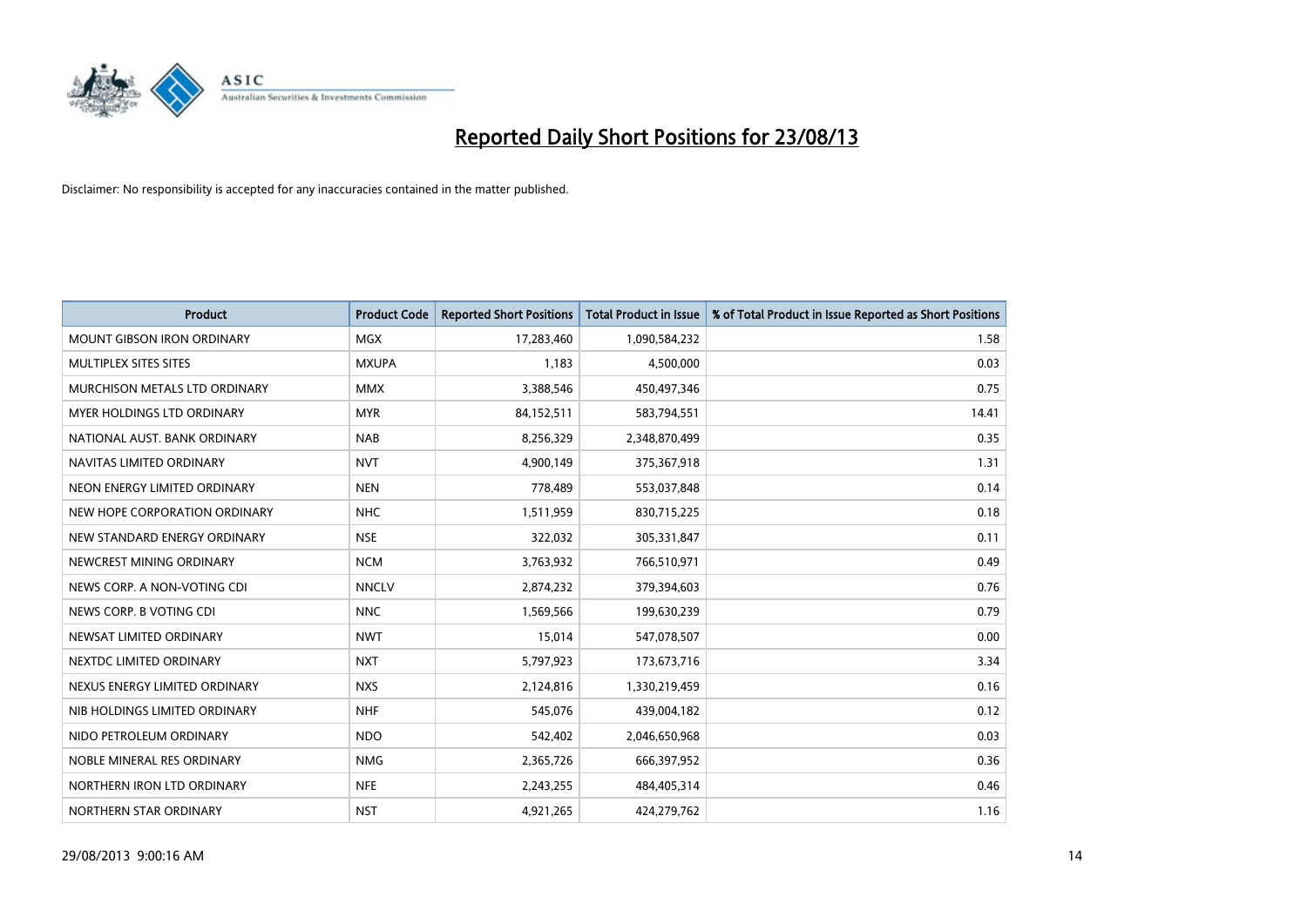

| <b>Product</b>                        | <b>Product Code</b> | <b>Reported Short Positions</b> | <b>Total Product in Issue</b> | % of Total Product in Issue Reported as Short Positions |
|---------------------------------------|---------------------|---------------------------------|-------------------------------|---------------------------------------------------------|
| NOVOGEN LIMITED ORDINARY              | <b>NRT</b>          | 82,070                          | 142,103,382                   | 0.06                                                    |
| NRW HOLDINGS LIMITED ORDINARY         | <b>NWH</b>          | 19,504,133                      | 278,888,011                   | 6.99                                                    |
| NUCOAL RESOURCES LTD ORDINARY         | <b>NCR</b>          | 90,001                          | 768,612,354                   | 0.01                                                    |
| NUFARM LIMITED ORDINARY               | <b>NUF</b>          | 17,077,057                      | 262,954,040                   | 6.49                                                    |
| OAKTON LIMITED ORDINARY               | <b>OKN</b>          | 666                             | 89,787,735                    | 0.00                                                    |
| OCEANAGOLD CORP. CHESS DEPOSITARY INT | <b>OGC</b>          | 1,893,260                       | 293,574,586                   | 0.64                                                    |
| OIL SEARCH LTD ORDINARY               | OSH                 | 6,860,442                       | 1,340,018,530                 | 0.51                                                    |
| OM HOLDINGS LIMITED ORDINARY          | OMH                 | 3,116,735                       | 733,423,337                   | 0.42                                                    |
| ORICA LIMITED ORDINARY                | ORI                 | 10,614,346                      | 368,203,632                   | 2.88                                                    |
| ORIGIN ENERGY ORDINARY                | <b>ORG</b>          | 11,944,596                      | 1,097,963,570                 | 1.09                                                    |
| OROCOBRE LIMITED ORDINARY             | <b>ORE</b>          | 322,759                         | 117,745,140                   | 0.27                                                    |
| OROTONGROUP LIMITED ORDINARY          | <b>ORL</b>          | 519,161                         | 40,880,902                    | 1.27                                                    |
| OZ MINERALS ORDINARY                  | OZL                 | 8,345,092                       | 303,470,022                   | 2.75                                                    |
| <b>PACIFIC BRANDS ORDINARY</b>        | <b>PBG</b>          | 11,530,937                      | 912,915,695                   | 1.26                                                    |
| PALADIN ENERGY LTD ORDINARY           | <b>PDN</b>          | 73,961,036                      | 962,765,979                   | 7.68                                                    |
| PANAUST LIMITED ORDINARY              | <b>PNA</b>          | 4,545,768                       | 619,084,930                   | 0.73                                                    |
| PANORAMIC RESOURCES ORDINARY          | PAN                 | 548,991                         | 260,676,416                   | 0.21                                                    |
| PANTERRA GOLD LTD ORDINARY            | PGI                 | 1                               | 760,580,455                   | 0.00                                                    |
| PAPERLINX LIMITED ORDINARY            | <b>PPX</b>          | 48,101                          | 609,280,761                   | 0.01                                                    |
| PAPILLON RES LTD ORDINARY             | PIR                 | 6,345,468                       | 337,544,210                   | 1.88                                                    |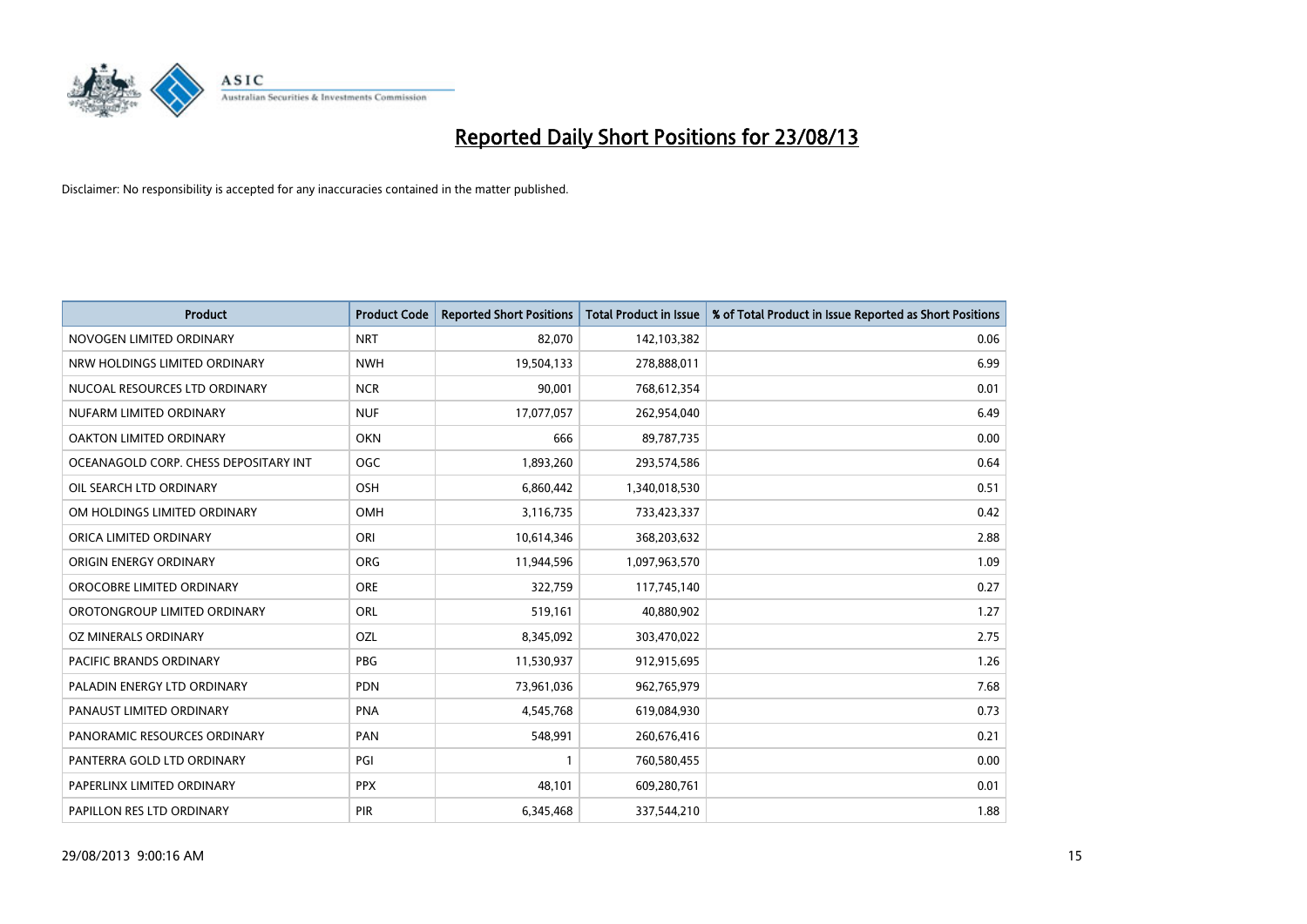

| <b>Product</b>                 | <b>Product Code</b> | <b>Reported Short Positions</b> | <b>Total Product in Issue</b> | % of Total Product in Issue Reported as Short Positions |
|--------------------------------|---------------------|---------------------------------|-------------------------------|---------------------------------------------------------|
| PATTIES FOODS LTD ORDINARY     | PFL                 | 33,660                          | 139,065,639                   | 0.02                                                    |
| PEEL MINING LIMITED ORDINARY   | <b>PEX</b>          | 25,291                          | 132,085,969                   | 0.02                                                    |
| PEET LIMITED ORDINARY          | <b>PPC</b>          | 2,848,101                       | 431,986,887                   | 0.66                                                    |
| PERILYA LIMITED ORDINARY       | <b>PEM</b>          | 704,042                         | 769,316,426                   | 0.09                                                    |
| PERPETUAL LIMITED ORDINARY     | PPT                 | 2,247,849                       | 41,980,678                    | 5.35                                                    |
| PERSEUS MINING LTD ORDINARY    | PRU                 | 13,145,189                      | 457,962,088                   | 2.87                                                    |
| PHARMAXIS LTD ORDINARY         | <b>PXS</b>          | 7,456,794                       | 308,548,389                   | 2.42                                                    |
| PHOSPHAGENICS LTD. ORDINARY    | POH                 | 274,058                         | 1,020,465,957                 | 0.03                                                    |
| PLATINUM ASSET ORDINARY        | <b>PTM</b>          | 4,628,249                       | 578,215,695                   | 0.80                                                    |
| PLATINUM AUSTRALIA ORDINARY    | <b>PLA</b>          | 836,027                         | 504,968,043                   | 0.17                                                    |
| PMI GOLD CORP CDI 1:1          | <b>PVM</b>          | 239,247                         | 154,329,165                   | 0.16                                                    |
| PMP LIMITED ORDINARY           | <b>PMP</b>          | 28,840                          | 323,781,124                   | 0.01                                                    |
| POSEIDON NICK LTD ORDINARY     | <b>POS</b>          | 926                             | 409,616,908                   | 0.00                                                    |
| PREMIER INVESTMENTS ORDINARY   | <b>PMV</b>          | 1,417,463                       | 155,260,478                   | 0.91                                                    |
| PRIMA BIOMED LTD ORDINARY      | <b>PRR</b>          | 595,412                         | 1,228,709,341                 | 0.05                                                    |
| PRIMARY HEALTH CARE ORDINARY   | <b>PRY</b>          | 24,715,728                      | 503,921,941                   | 4.90                                                    |
| PROGRAMMED ORDINARY            | <b>PRG</b>          | 292,334                         | 118,229,190                   | 0.25                                                    |
| <b>QANTAS AIRWAYS ORDINARY</b> | QAN                 | 36,354,531                      | 2,241,745,788                 | 1.62                                                    |
| OBE INSURANCE GROUP ORDINARY   | <b>OBE</b>          | 23,501,154                      | 1,220,868,532                 | 1.92                                                    |
| ORXPHARMA LTD ORDINARY         | QRX                 | 918,114                         | 144,785,606                   | 0.63                                                    |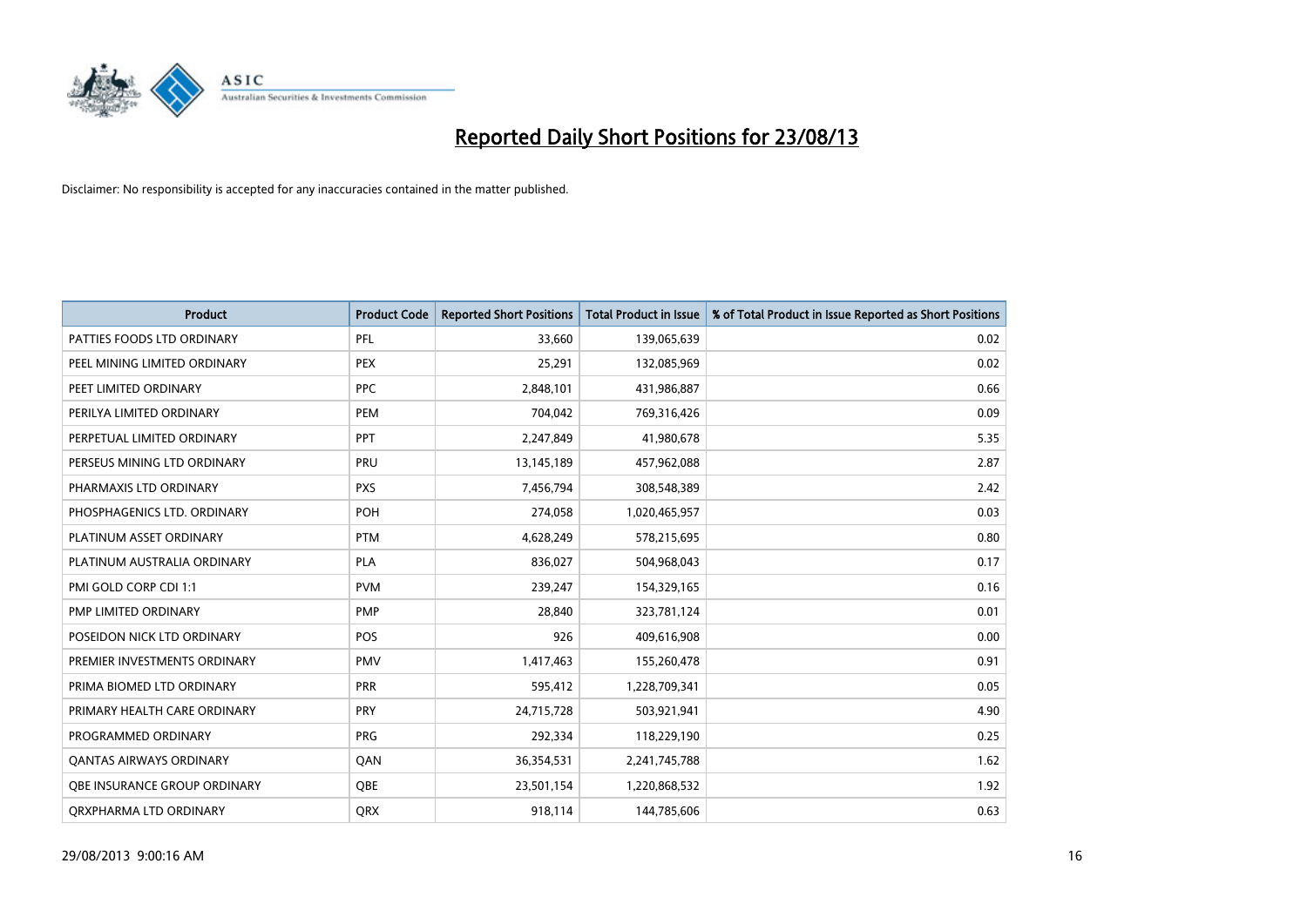

| <b>Product</b>                      | <b>Product Code</b> | <b>Reported Short Positions</b> | <b>Total Product in Issue</b> | % of Total Product in Issue Reported as Short Positions |
|-------------------------------------|---------------------|---------------------------------|-------------------------------|---------------------------------------------------------|
| <b>QUBE HOLDINGS LTD ORDINARY</b>   | <b>QUB</b>          | 15,567,921                      | 928,965,547                   | 1.68                                                    |
| QUICKSTEP HOLDINGS ORDINARY         | OHL                 | 460,000                         | 323,845,045                   | 0.14                                                    |
| RAMELIUS RESOURCES ORDINARY         | <b>RMS</b>          | 3,468,391                       | 337,904,409                   | 1.03                                                    |
| RAMSAY HEALTH CARE ORDINARY         | <b>RHC</b>          | 2,469,260                       | 202,081,252                   | 1.22                                                    |
| <b>RCR TOMLINSON ORDINARY</b>       | <b>RCR</b>          | 2,084,297                       | 132,431,265                   | 1.57                                                    |
| <b>REA GROUP ORDINARY</b>           | <b>REA</b>          | 813,059                         | 131,714,699                   | 0.62                                                    |
| RECKON LIMITED ORDINARY             | <b>RKN</b>          | 5,462                           | 129,488,015                   | 0.00                                                    |
| RED 5 LIMITED ORDINARY              | <b>RED</b>          | 1,196,957                       | 135,488,008                   | 0.88                                                    |
| <b>RED FORK ENERGY ORDINARY</b>     | <b>RFE</b>          | 4,213,563                       | 499,551,719                   | 0.84                                                    |
| REDBANK ENERGY LTD ORDINARY         | <b>AEI</b>          | 13                              | 786,287                       | 0.00                                                    |
| REECE AUSTRALIA LTD. ORDINARY       | <b>REH</b>          | 419                             | 99,600,000                    | 0.00                                                    |
| <b>REED RESOURCES LTD ORDINARY</b>  | <b>RDR</b>          | 50,000                          | 521,897,064                   | 0.01                                                    |
| REGIS RESOURCES ORDINARY            | <b>RRL</b>          | 6,374,311                       | 477,922,568                   | 1.33                                                    |
| RESMED INC CDI 10:1                 | <b>RMD</b>          | 10,483,480                      | 1,556,242,300                 | 0.67                                                    |
| <b>RESOLUTE MINING ORDINARY</b>     | <b>RSG</b>          | 2,840,450                       | 640,994,224                   | 0.44                                                    |
| RESOURCE EQUIP LTD ORDINARY         | <b>RQL</b>          | 5,000                           | 249,065,471                   | 0.00                                                    |
| <b>RESOURCE GENERATION ORDINARY</b> | <b>RES</b>          | 174,300                         | 332,234,604                   | 0.05                                                    |
| RETAIL FOOD GROUP ORDINARY          | <b>RFG</b>          | 2,690,965                       | 130,301,190                   | 2.07                                                    |
| REX MINERALS LIMITED ORDINARY       | <b>RXM</b>          | 2,329,957                       | 188,907,284                   | 1.23                                                    |
| RHG LIMITED ORDINARY                | <b>RHG</b>          | 371                             | 308,483,177                   | 0.00                                                    |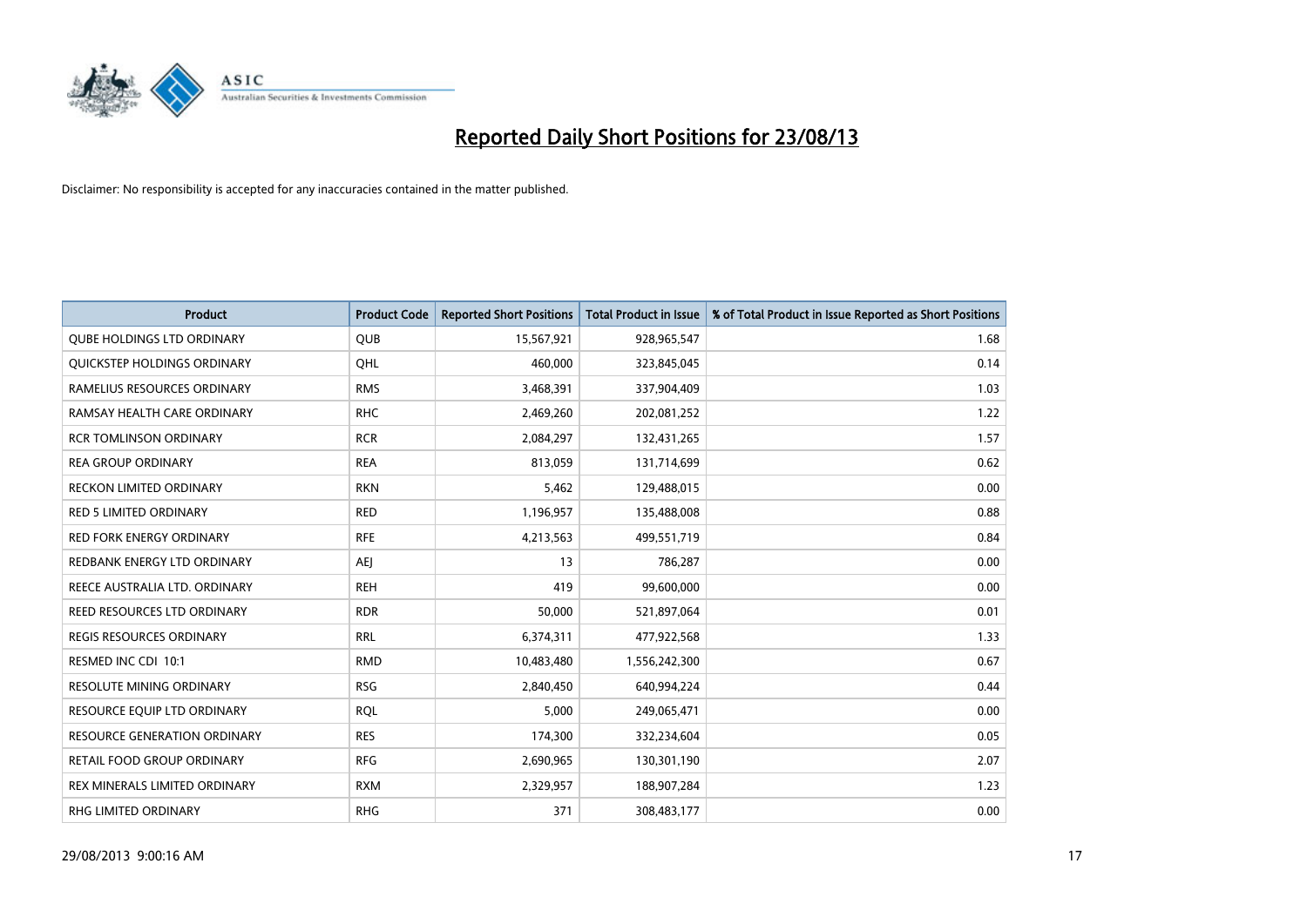

| <b>Product</b>                        | <b>Product Code</b> | <b>Reported Short Positions</b> | <b>Total Product in Issue</b> | % of Total Product in Issue Reported as Short Positions |
|---------------------------------------|---------------------|---------------------------------|-------------------------------|---------------------------------------------------------|
| <b>RIALTO ENERGY ORDINARY</b>         | <b>RIA</b>          | 41                              | 1,155,765,100                 | 0.00                                                    |
| <b>RIDLEY CORPORATION ORDINARY</b>    | <b>RIC</b>          | 608,157                         | 307,817,071                   | 0.20                                                    |
| RIO TINTO LIMITED ORDINARY            | <b>RIO</b>          | 6,114,260                       | 435,758,720                   | 1.40                                                    |
| ROBUST RESOURCES ORDINARY             | <b>ROL</b>          | 10,000                          | 89,086,035                    | 0.01                                                    |
| ROC OIL COMPANY ORDINARY              | <b>ROC</b>          | 1,416,321                       | 683,235,552                   | 0.21                                                    |
| SAI GLOBAL LIMITED ORDINARY           | SAI                 | 8,819,057                       | 209,466,179                   | 4.21                                                    |
| SALMAT LIMITED ORDINARY               | <b>SLM</b>          | 25,551                          | 159,812,799                   | 0.02                                                    |
| SAMSON OIL & GAS LTD ORDINARY         | SSN                 | 9,642,123                       | 2,376,982,223                 | 0.41                                                    |
| SANDFIRE RESOURCES ORDINARY           | <b>SFR</b>          | 3,856,800                       | 155,640,968                   | 2.48                                                    |
| SANTOS LTD ORDINARY                   | <b>STO</b>          | 9,328,186                       | 965,623,043                   | 0.97                                                    |
| SARACEN MINERAL ORDINARY              | SAR                 | 12,814,693                      | 595,263,186                   | 2.15                                                    |
| SCA PROPERTY GROUP STAPLED SECURITIES | SCP                 | 33,865,109                      | 642,417,140                   | 5.27                                                    |
| SEDGMAN LIMITED ORDINARY              | <b>SDM</b>          | 584,520                         | 220,368,310                   | 0.27                                                    |
| SEEK LIMITED ORDINARY                 | <b>SEK</b>          | 16,404,373                      | 337,833,019                   | 4.86                                                    |
| SELECT HARVESTS ORDINARY              | SHV                 | 23,568                          | 57,462,851                    | 0.04                                                    |
| SENEX ENERGY LIMITED ORDINARY         | <b>SXY</b>          | 5,093,844                       | 1,141,310,350                 | 0.45                                                    |
| SERVCORP LIMITED ORDINARY             | SRV                 | 142                             | 98,432,275                    | 0.00                                                    |
| SERVICE STREAM ORDINARY               | SSM                 | 100                             | 283,418,867                   | 0.00                                                    |
| SEVEN GROUP HOLDINGS ORDINARY         | <b>SVW</b>          | 5,018,590                       | 308,160,281                   | 1.63                                                    |
| SEVEN WEST MEDIA LTD ORDINARY         | <b>SWM</b>          | 3,685,969                       | 999,160,872                   | 0.37                                                    |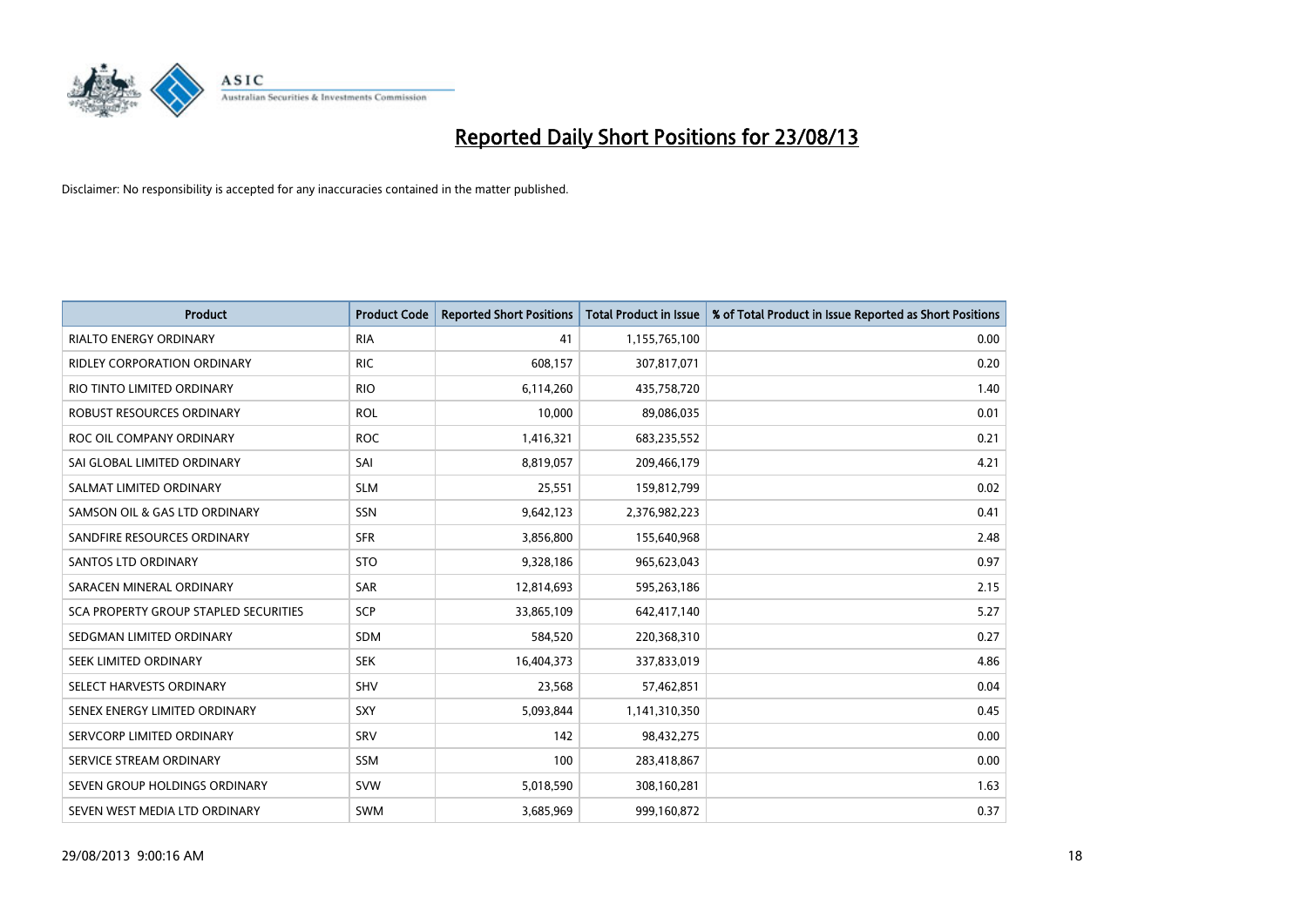

| <b>Product</b>                           | <b>Product Code</b> | <b>Reported Short Positions</b> | <b>Total Product in Issue</b> | % of Total Product in Issue Reported as Short Positions |
|------------------------------------------|---------------------|---------------------------------|-------------------------------|---------------------------------------------------------|
| SIGMA PHARMACEUTICAL ORDINARY            | <b>SIP</b>          | 4,144,181                       | 1,126,618,419                 | 0.37                                                    |
| SIHAYO GOLD LIMITED ORDINARY             | <b>SIH</b>          | 1                               | 844,832,293                   | 0.00                                                    |
| SILEX SYSTEMS ORDINARY                   | <b>SLX</b>          | 2,101,962                       | 170,249,150                   | 1.23                                                    |
| SILVER CHEF LIMITED ORDINARY             | SIV                 | 41,140                          | 28,762,745                    | 0.14                                                    |
| SILVER LAKE RESOURCE ORDINARY            | <b>SLR</b>          | 9,062,191                       | 379,048,750                   | 2.39                                                    |
| SIMS METAL MGMT LTD ORDINARY             | SGM                 | 8,679,407                       | 204,314,281                   | 4.25                                                    |
| SINGAPORE TELECOMM. CHESS DEPOSITARY INT | SGT                 | 5,651,369                       | 187,523,486                   | 3.01                                                    |
| SIRIUS RESOURCES NL ORDINARY             | <b>SIR</b>          | 4,181,048                       | 227,020,167                   | 1.84                                                    |
| SIRTEX MEDICAL ORDINARY                  | <b>SRX</b>          | 188,566                         | 56,079,887                    | 0.34                                                    |
| SKILLED GROUP LTD ORDINARY               | <b>SKE</b>          | 4,667,171                       | 233,533,526                   | 2.00                                                    |
| SKYCITY ENT GRP LTD ORDINARY             | <b>SKC</b>          | 162,665                         | 576,958,340                   | 0.03                                                    |
| <b>SLATER &amp; GORDON ORDINARY</b>      | SGH                 | 11,701                          | 196,809,265                   | 0.01                                                    |
| SMS MANAGEMENT, ORDINARY                 | <b>SMX</b>          | 1,807,360                       | 69,919,865                    | 2.58                                                    |
| SONIC HEALTHCARE ORDINARY                | SHL                 | 8,156,174                       | 397,205,681                   | 2.05                                                    |
| SOUL PATTINSON (W.H) ORDINARY            | SOL                 | 82,455                          | 239,395,320                   | 0.03                                                    |
| SOUTH BOULDER MINES ORDINARY             | <b>STB</b>          |                                 | 127,952,826                   | 0.00                                                    |
| SP AUSNET STAPLED SECURITIES             | <b>SPN</b>          | 37,291,255                      | 3,376,325,523                 | 1.10                                                    |
| SPARK INFRASTRUCTURE STAPLED NOTE & UNIT | SKI                 | 56,953,444                      | 1,326,734,264                 | 4.29                                                    |
| SPDR 200 FUND ETF UNITS                  | <b>STW</b>          | 86,407                          | 45,278,688                    | 0.19                                                    |
| SPECIALTY FASHION ORDINARY               | <b>SFH</b>          | 110,001                         | 192,236,121                   | 0.06                                                    |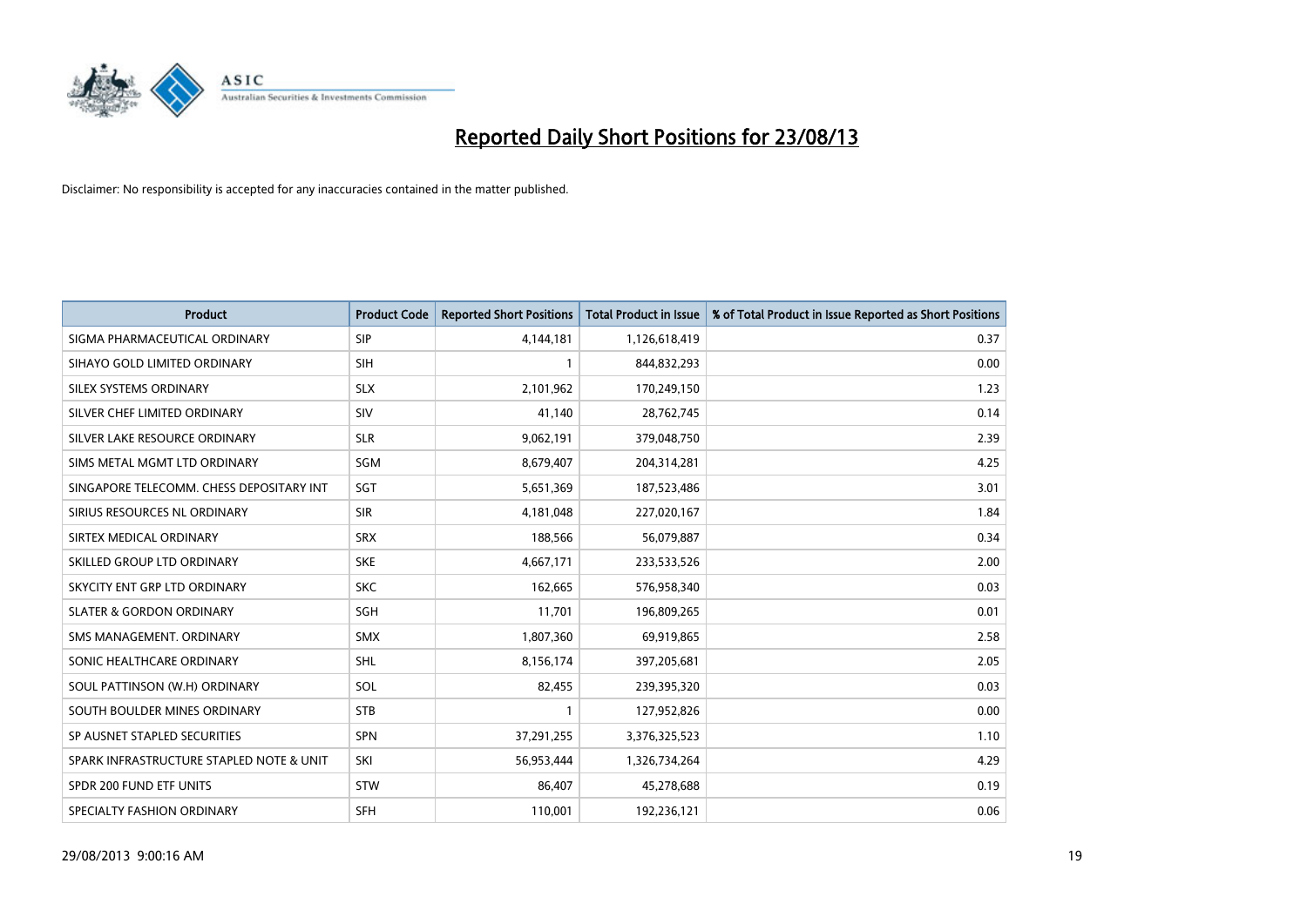

| <b>Product</b>                   | <b>Product Code</b> | <b>Reported Short Positions</b> | <b>Total Product in Issue</b> | % of Total Product in Issue Reported as Short Positions |
|----------------------------------|---------------------|---------------------------------|-------------------------------|---------------------------------------------------------|
| ST BARBARA LIMITED ORDINARY      | <b>SBM</b>          | 18,614,628                      | 488,074,077                   | 3.81                                                    |
| STARPHARMA HOLDINGS ORDINARY     | <b>SPL</b>          | 16,258,111                      | 283,864,948                   | 5.73                                                    |
| STEADFAST GROUP LTD ORDINARY     | <b>SDF</b>          | 5,114,266                       | 500,873,408                   | 1.02                                                    |
| STHN CROSS MEDIA ORDINARY        | SXL                 | 5,512,477                       | 705,099,800                   | 0.78                                                    |
| STOCKLAND UNITS/ORD STAPLED      | SGP                 | 6,907,295                       | 2,305,750,747                 | 0.30                                                    |
| STRAITS RES LTD. ORDINARY        | SRO                 | 31,522                          | 1,164,150,159                 | 0.00                                                    |
| STW COMMUNICATIONS ORDINARY      | SGN                 | 1,301,566                       | 403,828,512                   | 0.32                                                    |
| SUNCORP GROUP LTD ORDINARY       | <b>SUN</b>          | 3,497,521                       | 1,286,600,980                 | 0.27                                                    |
| SUNDANCE ENERGY ORDINARY         | <b>SEA</b>          | 376,146                         | 462,611,982                   | 0.08                                                    |
| SUNDANCE RESOURCES ORDINARY      | <b>SDL</b>          | 49,293,127                      | 3,072,110,985                 | 1.60                                                    |
| SUNLAND GROUP LTD ORDINARY       | <b>SDG</b>          | 28,505                          | 181,710,087                   | 0.02                                                    |
| SUPER RET REP LTD ORDINARY       | <b>SUL</b>          | 1,146,881                       | 196,472,811                   | 0.58                                                    |
| SYD AIRPORT STAPLED US PROHIBIT. | <b>SYD</b>          | 15,512,119                      | 2,127,016,982                 | 0.73                                                    |
| SYRAH RESOURCES ORDINARY         | <b>SYR</b>          | 1,529,246                       | 147,867,623                   | 1.03                                                    |
| TABCORP HOLDINGS LTD ORDINARY    | <b>TAH</b>          | 17,467,780                      | 744,885,690                   | 2.35                                                    |
| TANAMI GOLD NL ORDINARY          | <b>TAM</b>          | 41                              | 587,548,523                   | 0.00                                                    |
| TAP OIL LIMITED ORDINARY         | <b>TAP</b>          | 60,320                          | 241,608,606                   | 0.02                                                    |
| TASSAL GROUP LIMITED ORDINARY    | <b>TGR</b>          | 52,710                          | 146,304,404                   | 0.04                                                    |
| <b>TATTS GROUP LTD ORDINARY</b>  | <b>TTS</b>          | 14,743,685                      | 1,402,708,406                 | 1.05                                                    |
| TELECOM CORPORATION ORDINARY     | <b>TEL</b>          | 5,515,907                       | 1,817,088,869                 | 0.30                                                    |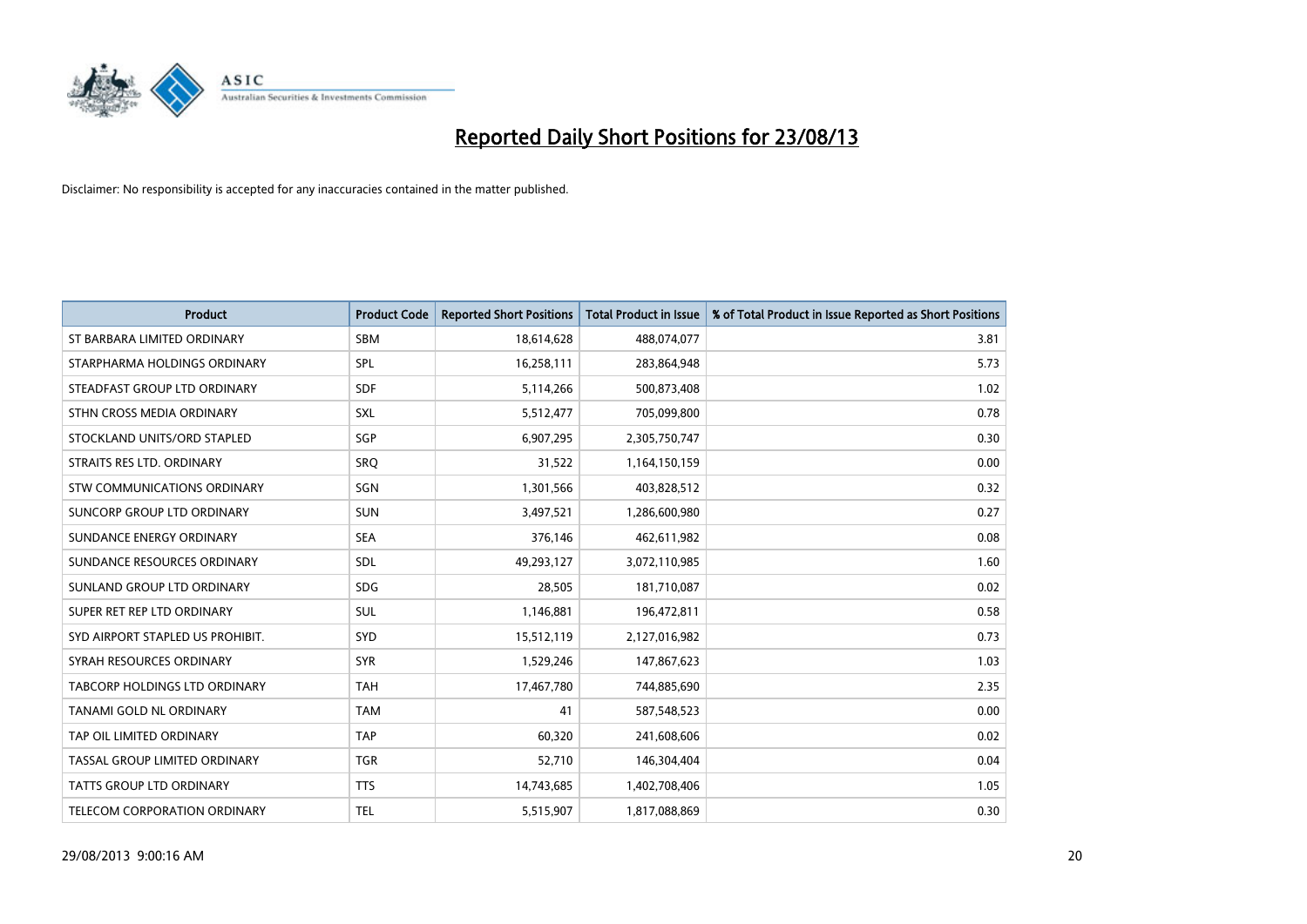

| <b>Product</b>                        | <b>Product Code</b> | <b>Reported Short Positions</b> | <b>Total Product in Issue</b> | % of Total Product in Issue Reported as Short Positions |
|---------------------------------------|---------------------|---------------------------------|-------------------------------|---------------------------------------------------------|
| <b>TELSTRA CORPORATION, ORDINARY</b>  | <b>TLS</b>          | 19,974,436                      | 12,443,074,357                | 0.16                                                    |
| TEN NETWORK HOLDINGS ORDINARY         | <b>TEN</b>          | 130,926,211                     | 2,586,970,845                 | 5.06                                                    |
| TERANGA GOLD CORP CDI 1:1             | <b>TGZ</b>          | 841,379                         | 174,491,981                   | 0.48                                                    |
| THE REJECT SHOP ORDINARY              | <b>TRS</b>          | 1,922,070                       | 28,826,248                    | 6.67                                                    |
| THORN GROUP LIMITED ORDINARY          | <b>TGA</b>          | 54,003                          | 148,897,155                   | 0.04                                                    |
| <b>TIGER RESOURCES ORDINARY</b>       | <b>TGS</b>          | 1,052,888                       | 674,770,269                   | 0.16                                                    |
| TOLL HOLDINGS LTD ORDINARY            | <b>TOL</b>          | 27,729,294                      | 717,133,875                   | 3.87                                                    |
| TOX FREE SOLUTIONS ORDINARY           | <b>TOX</b>          | 1,049,889                       | 132,519,859                   | 0.79                                                    |
| TPG TELECOM LIMITED ORDINARY          | <b>TPM</b>          | 1,144,077                       | 793,808,141                   | 0.14                                                    |
| <b>TRADE ME GROUP ORDINARY</b>        | <b>TME</b>          | 199,108                         | 396,017,568                   | 0.05                                                    |
| TRANSFIELD SERVICES ORDINARY          | <b>TSE</b>          | 31,627,637                      | 512,457,716                   | 6.17                                                    |
| TRANSPACIFIC INDUST, ORDINARY         | <b>TPI</b>          | 11,492,824                      | 1,578,563,490                 | 0.73                                                    |
| TRANSURBAN GROUP TRIPLE STAPLED SEC.  | TCL                 | 1,780,325                       | 1,485,286,659                 | 0.12                                                    |
| <b>TREASURY GROUP ORDINARY</b>        | <b>TRG</b>          | 430                             | 23,070,755                    | 0.00                                                    |
| TREASURY WINE ESTATE ORDINARY         | <b>TWE</b>          | 17,821,406                      | 647,227,144                   | 2.75                                                    |
| TROY RESOURCES LTD ORDINARY           | <b>TRY</b>          | 569,759                         | 164,568,698                   | 0.35                                                    |
| TWENTY-FIRST FOX INC A NON-VOTING CDI | <b>FOXLV</b>        | 1,246,003                       | 1,624,100,573                 | 0.08                                                    |
| TWENTY-FIRST FOX INC B VOTING CDI     | <b>FOX</b>          | 952,053                         | 1,112,242,654                 | 0.09                                                    |
| UGL LIMITED ORDINARY                  | UGL                 | 19,030,993                      | 166,511,240                   | 11.43                                                   |
| UNILIFE CORPORATION CDI 6:1           | <b>UNS</b>          | 674                             | 273,146,346                   | 0.00                                                    |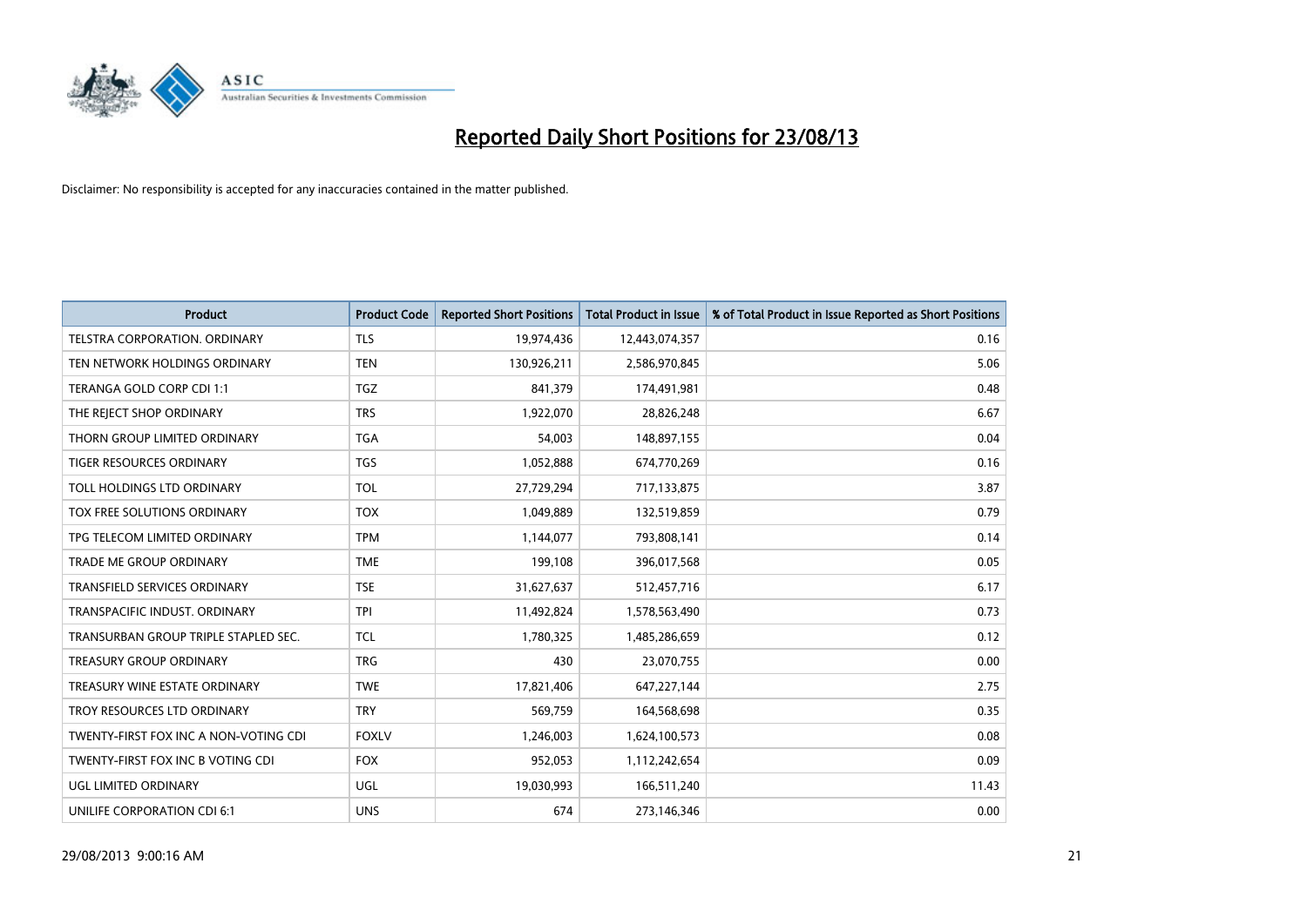

| <b>Product</b>                         | <b>Product Code</b> | <b>Reported Short Positions</b> | <b>Total Product in Issue</b> | % of Total Product in Issue Reported as Short Positions |
|----------------------------------------|---------------------|---------------------------------|-------------------------------|---------------------------------------------------------|
| UXC LIMITED ORDINARY                   | <b>UXC</b>          | 40,237                          | 308,906,770                   | 0.01                                                    |
| <b>VENTURE MINERALS ORDINARY</b>       | <b>VMS</b>          | 193,000                         | 287,320,170                   | 0.07                                                    |
| VIRGIN AUS HLDG LTD ORDINARY           | <b>VAH</b>          | 91,570,661                      | 2,581,231,776                 | 3.55                                                    |
| VIRTUS HEALTH LTD ORDINARY             | <b>VRT</b>          | 11,000                          | 79,536,601                    | 0.01                                                    |
| <b>VOCUS COMMS LTD ORDINARY</b>        | <b>VOC</b>          | 32,676                          | 78,546,557                    | 0.04                                                    |
| <b>WDS LIMITED ORDINARY</b>            | <b>WDS</b>          | 7                               | 144,740,614                   | 0.00                                                    |
| WEBJET LIMITED ORDINARY                | <b>WEB</b>          | 1,750,408                       | 79,397,959                    | 2.20                                                    |
| <b>WESFARMERS LIMITED ORDINARY</b>     | <b>WES</b>          | 30,225,485                      | 1,006,674,601                 | 3.00                                                    |
| WESFARMERS LIMITED PARTIALLY PROTECTED | <b>WESN</b>         | 237,385                         | 150,518,997                   | 0.16                                                    |
| WESTERN AREAS LTD ORDINARY             | <b>WSA</b>          | 20,354,790                      | 196,843,803                   | 10.34                                                   |
| WESTERN DESERT RES. ORDINARY           | <b>WDR</b>          | 2,909,279                       | 392,493,317                   | 0.74                                                    |
| WESTFIELD GROUP ORD/UNIT STAPLED SEC   | <b>WDC</b>          | 5,807,532                       | 2,168,299,076                 | 0.27                                                    |
| WESTFIELD RETAIL TST UNIT STAPLED      | <b>WRT</b>          | 13,589,207                      | 2,995,945,800                 | 0.45                                                    |
| <b>WESTPAC BANKING CORP ORDINARY</b>   | <b>WBC</b>          | 21,038,866                      | 3,103,729,084                 | 0.68                                                    |
| WHITE ENERGY COMPANY ORDINARY          | <b>WEC</b>          | 10,463                          | 322,974,494                   | 0.00                                                    |
| <b>WHITEHAVEN COAL ORDINARY</b>        | <b>WHC</b>          | 96,137,882                      | 1,025,692,710                 | 9.37                                                    |
| WIDE BAY AUST LTD ORDINARY             | <b>WBB</b>          | 7,727                           | 36,238,600                    | 0.02                                                    |
| WINDIMURRA VANADIUM ORDINARY           | <b>WVL</b>          | 20,461                          | 19,284,366                    | 0.11                                                    |
| WOODSIDE PETROLEUM ORDINARY            | <b>WPL</b>          | 3,178,803                       | 823,910,657                   | 0.39                                                    |
| WOOLWORTHS LIMITED ORDINARY            | <b>WOW</b>          | 5,916,996                       | 1,250,231,932                 | 0.47                                                    |